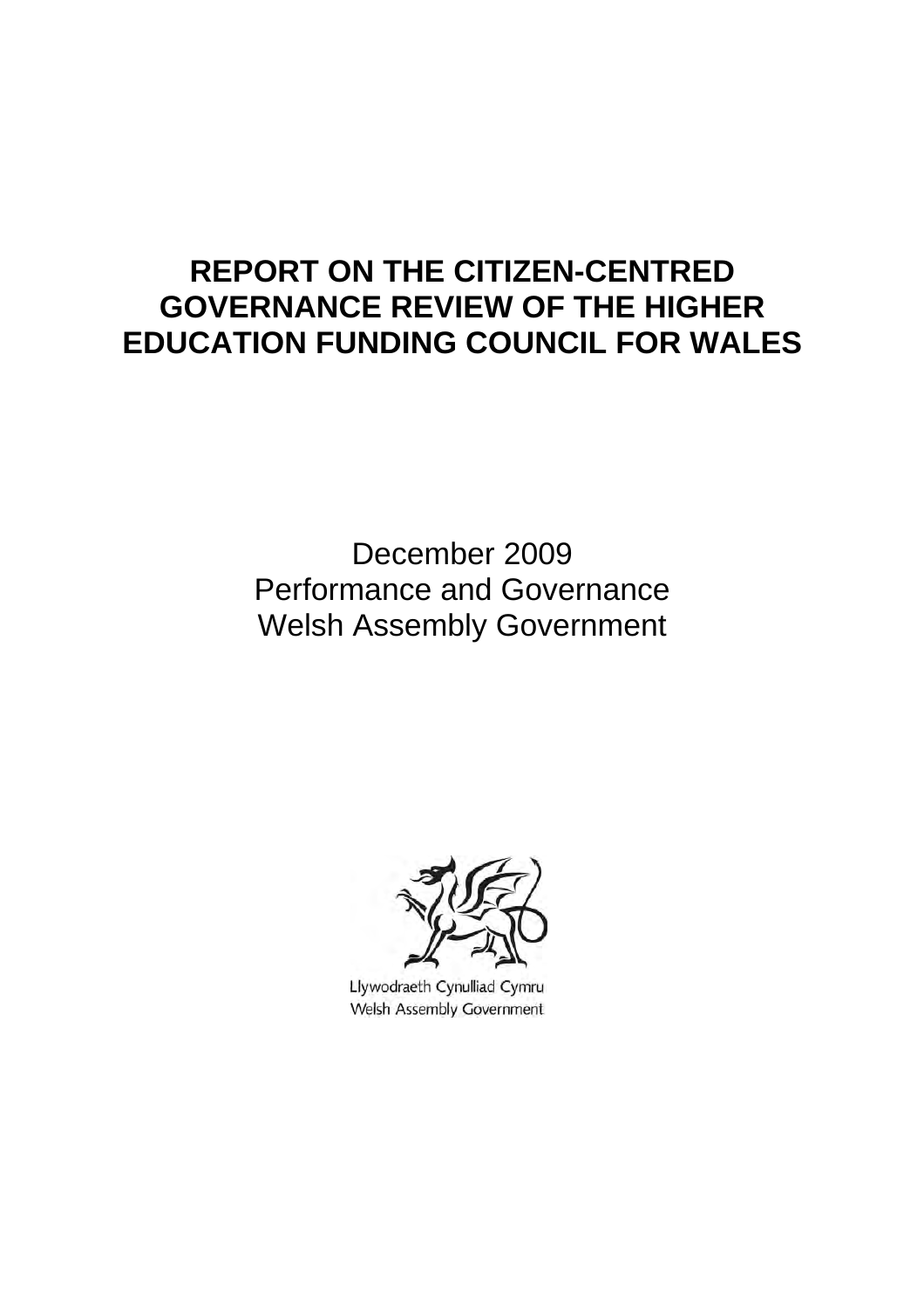# **Contents**

| 1. |                                                                                                                                                                          |  |
|----|--------------------------------------------------------------------------------------------------------------------------------------------------------------------------|--|
| 2. |                                                                                                                                                                          |  |
| 3. | Listening to the student voice<br>Widening access to and participation in higher education<br>$\bullet$                                                                  |  |
| 4. | <b>Organisational Structure</b><br><b>HEFCW's Council</b><br>$\bullet$<br>Relationship with the Welsh Assembly Government<br>$\bullet$                                   |  |
| 5. | <b>Engaging with</b>                                                                                                                                                     |  |
|    | • Relationship with higher education institutions<br>Relationship with other agencies<br>$\bullet$                                                                       |  |
| 6. | A value-driven organisation<br>$\bullet$<br>Customer service standards<br>$\bullet$<br>Culture of good debate<br>$\bullet$<br><b>Equality and diversity</b><br>$\bullet$ |  |
| 7. | Reconfiguration and collaboration<br>$\bullet$<br>Links with further education<br>$\bullet$<br><b>Third Mission</b><br>$\bullet$                                         |  |
| 8. | Learning within the organisation<br>Staff attitude survey<br>Stakeholder survey<br>Learning from peers                                                                   |  |
| 9. | <b>HEFCW</b> as a cost centre<br>Scope for more shared services<br>Risk management<br>$\bullet$                                                                          |  |
|    | Annex 1: Citizen-Centred Governance Principles for Wales33                                                                                                               |  |
|    | <b>Annex 2: Fieldwork Activities.</b>                                                                                                                                    |  |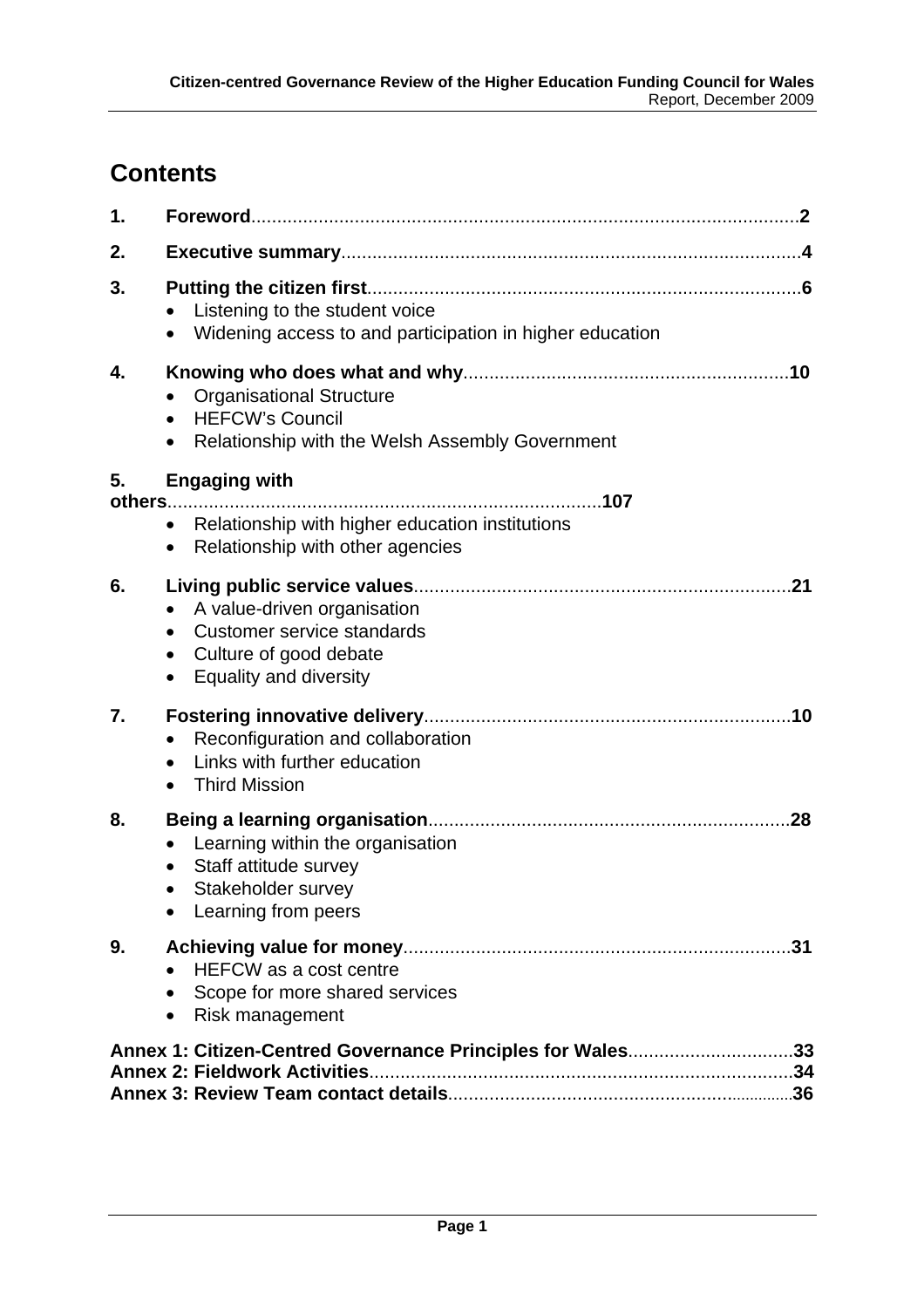# <span id="page-2-0"></span>**1. Foreword**

- 1.1 This is the report on the Citizen-centred Governance Review undertaken at the Higher Education Funding Council for Wales (HEFCW) as a joint initiative between the Council and the Welsh Assembly Government's Performance and Governance unit during the period June to August 2009.
- 1.2 The review is part of a wider programme of governance reviews established in 2008 by the Welsh Assembly Government as part of its public service improvement agenda. The Performance and Governance unit is taking forward the commitment in *One Wales* to 'review the governance of public service bodies in Wales to ensure their alignment with this improvement agenda'. This reflects the Assembly Government's goal of promoting common purpose across public services in Wales and the commitment applies to public bodies in all sectors, including the NHS and local government.
- 1.3 The Welsh Assembly Government has developed a unique set of Citizencentred Governance Principles against which alignment can be matched (see annex 1). The Principles concern the way that public service bodies direct their activity and engage with the communities they serve: governance here encompasses culture and values as well as systems and processes.
- 1.4 The Citizen-centred Governance Reviews supersede the former quinquennial reviews of Assembly Government Sponsored Bodies (AGSBs) but are different in character: shorter, with a focus on adding value and problem solving.
- 1.5 The review approach is forward looking and developmental rather than inspectoral or audit based. This means exploring current practice and delivery against each Principle to see what is going well and less well; capturing good practice and innovation; and identifying future challenges, barriers to change and areas for action.
- 1.6 We are grateful to the Chair and Chief Executive for the opportunity to work as partners with HEFCW, and to the council members and officers of HEFCW, and individuals from external bodies, who took part. All those who engaged in the process gave their time generously and participated fully.
- 1.7 This report sets out the findings of the review. We will now appraise the approach we adopted for the review with HEFCW, the Minister for Children, Education, Lifelong Learning and Skills, the Welsh Assembly Government sponsor division, and others as a prelude to further action.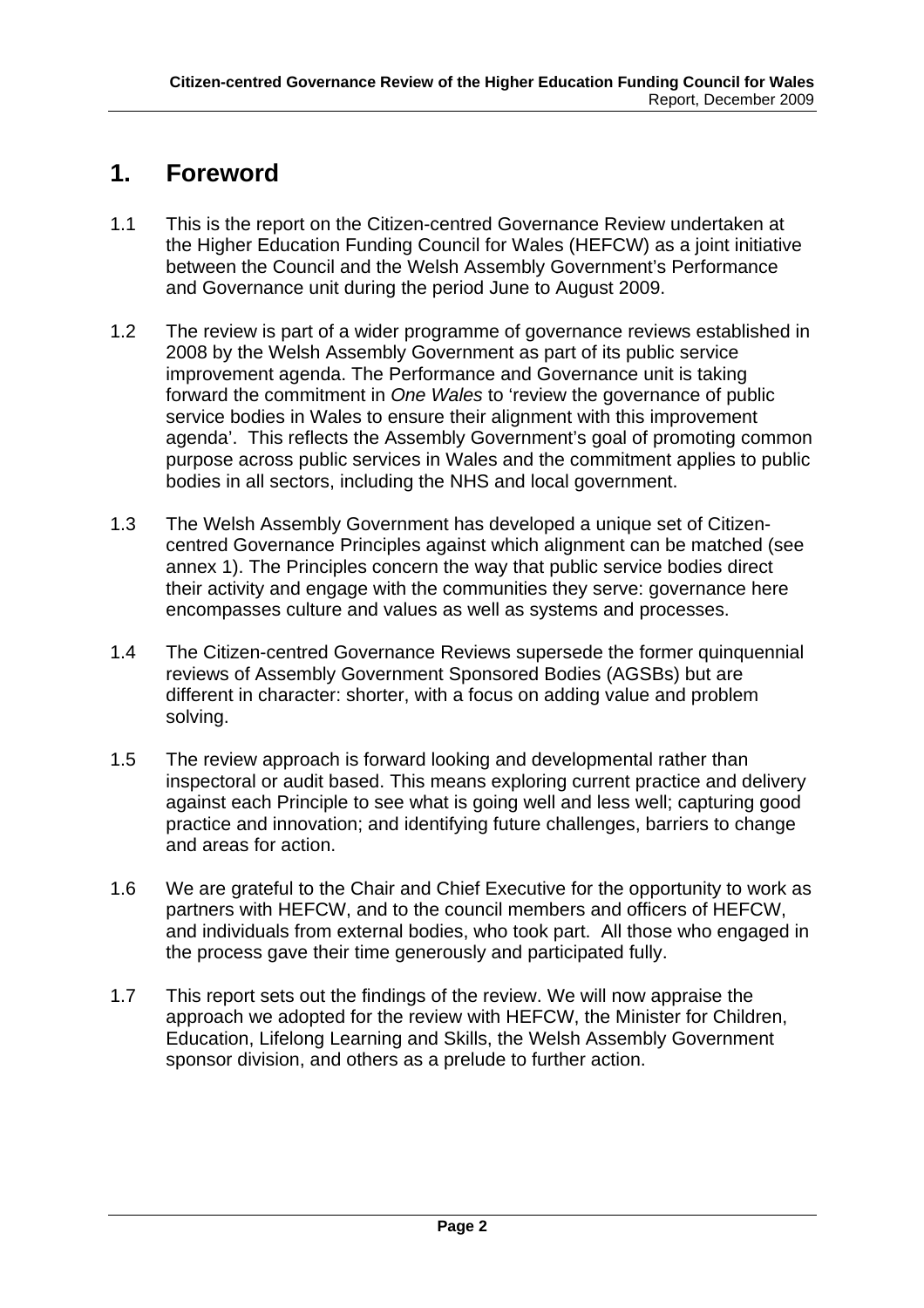- 1.8 It is important to stress that the reviews, in considering how alignment with the Citizen-centred Governance Principles might be strengthened in future, are designed to look at the organisation as a whole and are not technical audits of business processes. This review does not form part of HEFCW's assurance arrangements on corporate governance and the associated work of the Wales Audit Office or seek to cover ground that falls within the province of statutory regulators and inspectors.
- 1.9 It was equally not the business of the review team to comment on the content of HEFCW's policies and priorities. Although part of a programme commissioned by the Welsh Assembly Government, Ministers have not contributed to the findings set out below and they are not an expression of Assembly Government policy. The views are those of the review team.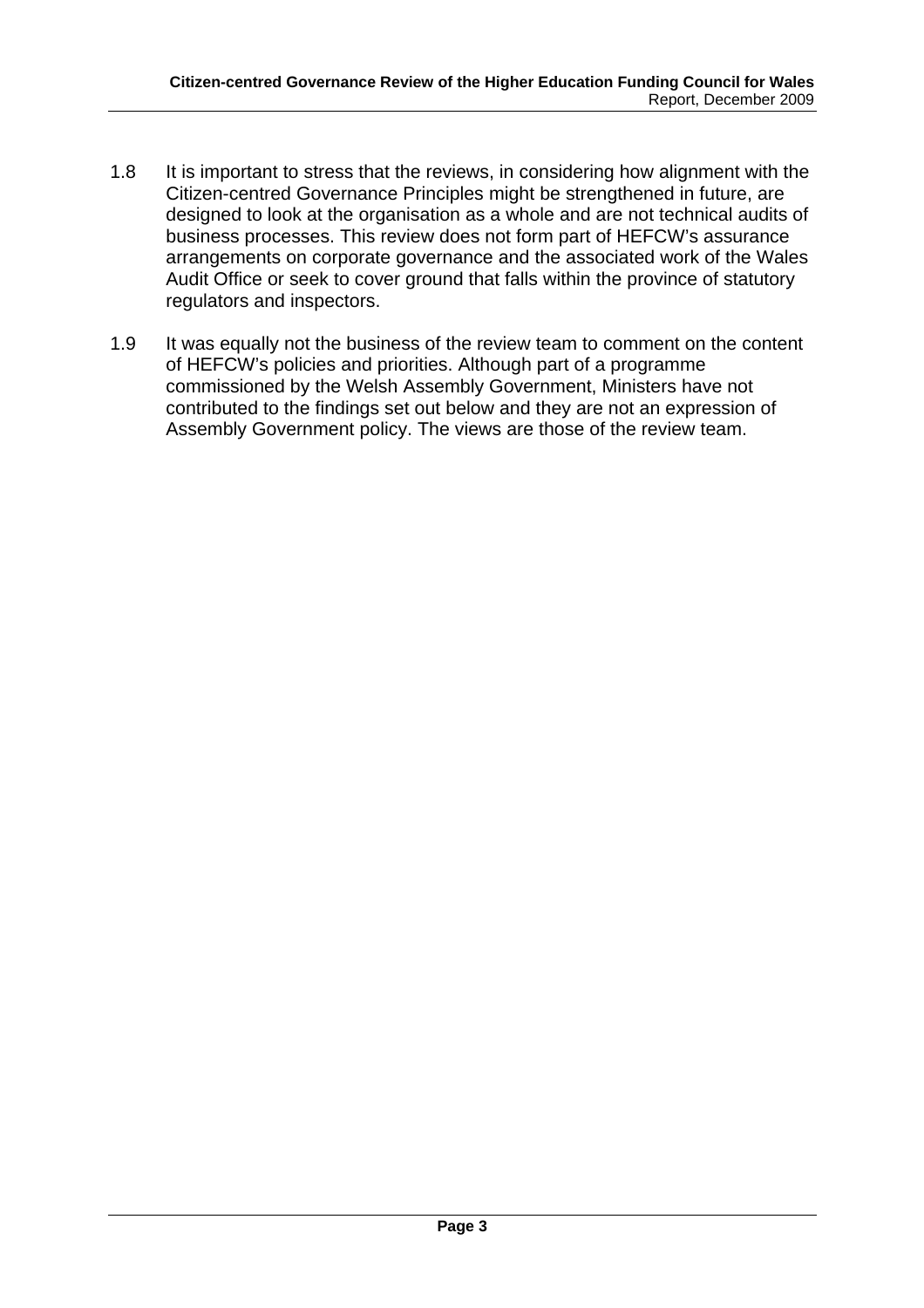# <span id="page-4-0"></span>**2. Executive summary**

- 2.1 The context for the review is the challenges facing HEFCW, and all other public service providers, over the next few years in responding to the sustainability agenda, economic uncertainty, social change and pressure on resources. Success will depend on the way public services respond, with a continuing need for innovation and smarter ways of working. This report suggests some of the ways in which HEFCW might build on the progress it has been making in developing governance arrangements which enable the necessary flexibility, agility and innovation.
- 2.2 We have sought to build up a picture of the citizen-centred governance challenges facing HEFCW. The review team conducted desk research, observed meetings of the Council, Audit Committee, and Management Board, and had about fifty meetings and discussions with Council members, officers, external organisations and Welsh Assembly Government officials.
- 2.3 The evidence set out in this report shows that HEFCW is a well respected organisation, made up of highly committed staff and acknowledged experts. The organisation is active in promoting partnerships, working towards delivering on its remit targets, and engaged with national strategies.
- 2.4 The report offers a range of examples of good practice and innovation against each of the seven Citizen-centred Governance Principles. These include:
	- *Putting the citizen first:* recent exchange visits arranged by HEFCW between the Reaching Wider Partnerships in Wales and the Scottish Widening Access Regional Forums;
	- **Knowing who does what and why:** having undergone an organisational design review, HEFCW has undertaken a staff survey, an evaluation after a year of the start of the review and plans to undertake a further evaluation next year to ensure that the process has addressed all the issues it was designed to;
	- *Engaging with others:* following a stakeholder survey, HEFCW has developed a more strategic model of engagement with HEIs. This demonstrates the organisation's commitment to listening and responding to its stakeholders, and to cultivating a more integrated, responsive service;
	- *Living public service values:* several members of HEFCW staff have been trained as Fair Treatment Advisers to provide confidential support and advice to officers where there is a perception of discrimination or unfair treatment, and investigation officers, to deal with complaints of harassment and bullying should they arise;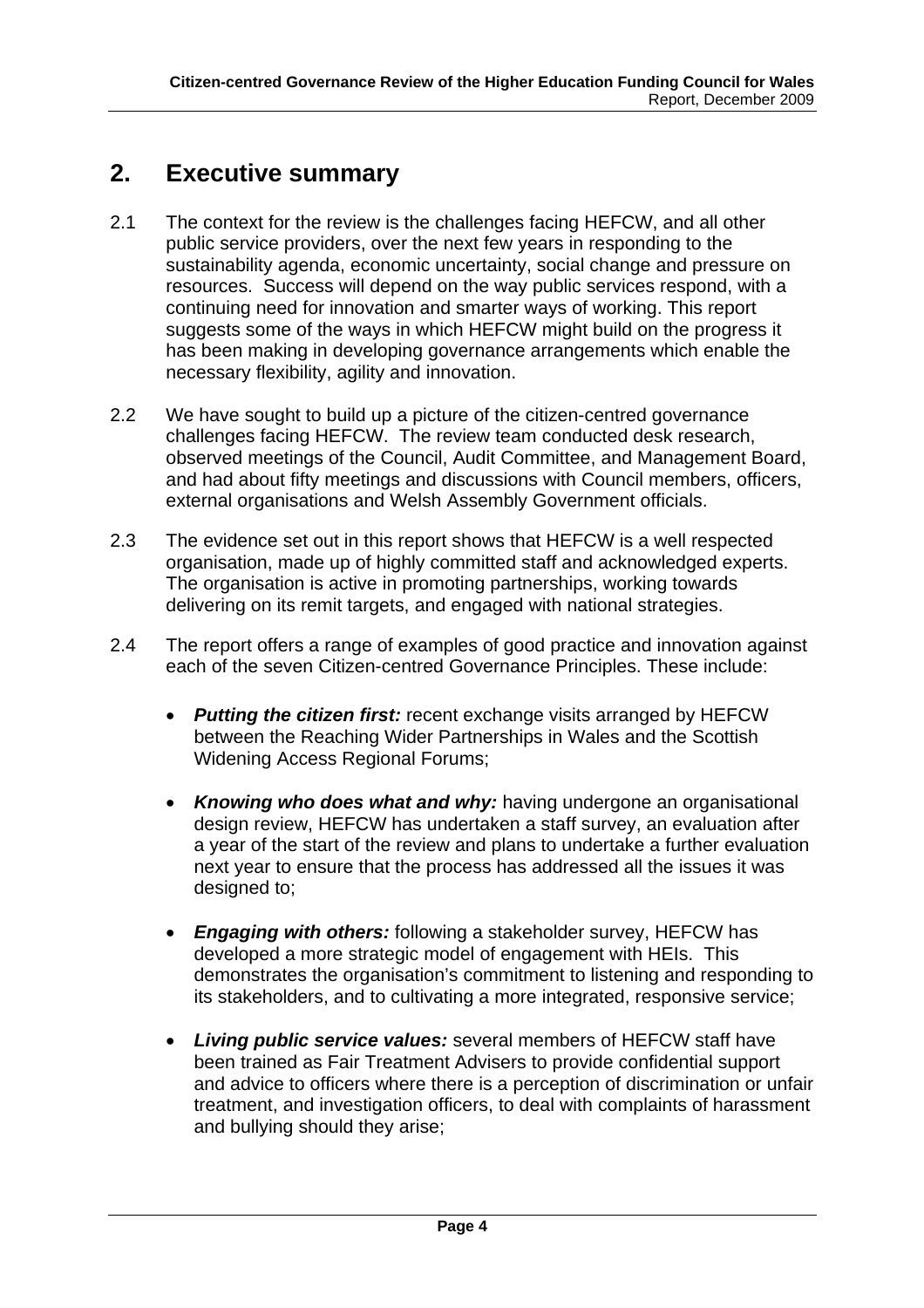- *Fostering innovative delivery:* through funding largely identified by DCELLS from savings made elsewhere, the University of the Heads of the Valleys initiative, driven by the participants and DCELLS, is looking to demonstrate how four institutions across the HE and FE sector can work together to create life-changing opportunities for communities in some of the most socially, economically and educationally disadvantaged areas in the UK. HEFCW's role in supporting this novel project is essential to ensuring a positive outcome;
- *Being a learning organisation:* there are several examples of HEFCW learning from and working in partnership with funding councils elsewhere in the UK to develop policies and approaches. HEFCW is also conscious to ensure any such solutions are appropriate for and tailored to a Welsh context;
- *Achieving value for money:* the organisation participates in UK-wide projects that only require minimal funding from HEFCW but deliver considerable benefits to Welsh HEIs, for example the Joint Academic Network (JANET) that supports a UK-wide IT infrastructure.
- 2.5 In considering each Principle, we note good practice and offer some suggestions, in the form of reflections for HEFCW to consider. These include some complex issues which may require detailed consideration by HEFCW. The reflections in this report are designed to assist the Council, should it wish to undertake that exploration.
- 2.6 As a key feature of governance, we look at the future direction of the relationship between HEFCW and the Assembly Government. During the course of the review we actively sought and encouraged feedback on the way in which the Welsh Assembly Government interacts with HEFCW. Learning lessons for the Assembly Government itself is an important part of this exercise. These messages are included in the body of the report and will be considered carefully.
- 2.7 One issue, although not within the original remit of the review, was raised, unprompted, by most of the contributors. The issue was whether HEFCW should continue to exist as a standalone organisation. The reason it should be included in the report is that there was such a strong and unanimous view expressed by the higher education sector. It was recognised by contributors that in terms of value for money, in comparison with its larger counterparts in other UK nations, HEFCW was unable to benefit from economies of scale and so would appear to be relatively more expensive; however this was not tested during the review. There was a strong and clear message that having a 'buffer' organisation that stands between the universities and the government, despite some operational issues that will be explored further in the report, is highly valued and concern was expressed at the concept of it being merged into the Assembly Government.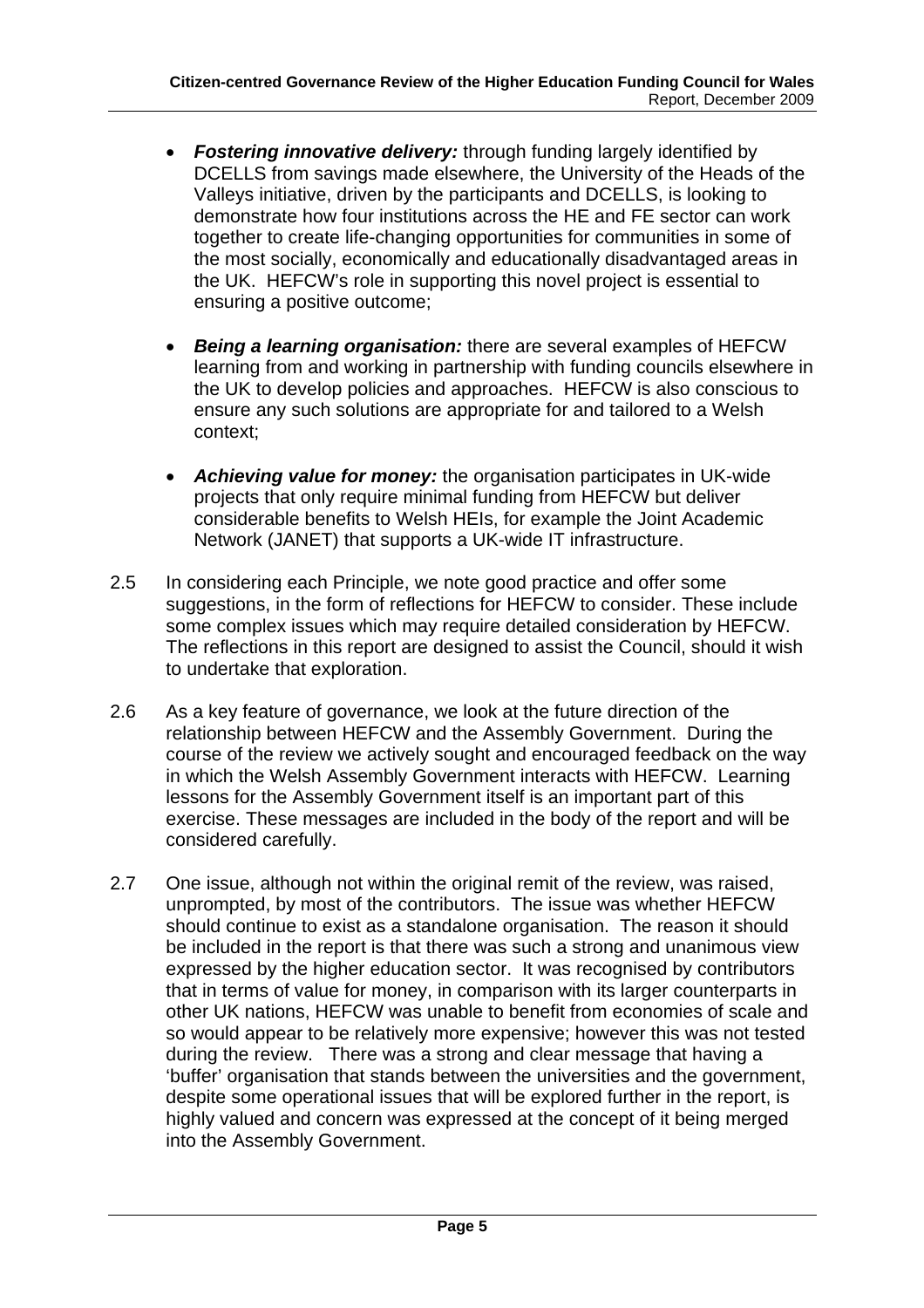# <span id="page-6-0"></span>**3. Putting the citizen first**

*Putting the citizen at the heart of everything and focussing on their needs and experiences; making the organisation's purpose the delivery of a high quality service.* 

- 3.1 The concept of the citizen for whom an AGSB serves is not as straightforward as it might be for local authorities or other public services which are more directly citizen-facing and customer-focused. Sponsored bodies in many ways can be seen as being 'arms length' both from the government and the citizens they serve. This potentially can mean that the sector that an AGSB works with to fund becomes its key customer, rather than the citizens of Wales.
- 3.2 For HEFCW, the question of who the organisation serves has several answers. Its primary interface is with higher education institutions (HEIs), but higher education has an impact on students and lifelong learners, employers of students, businesses who are customers of the research undertaken in HEIs, and the population of Wales who benefit from the outputs of this research, innovation, and economic development. Throughout our interviews, it became clear that serving this wide-ranging group of 'citizens' is at the heart of the commitment and core values of HEFCW staff and council members.
- 3.3 HEFCW is striving to deliver for citizens in a range of ways. Some of these are outlined below.

## *Listening to the student voice*

- 3.4 HEFCW, in conjunction with its sister agencies in England and Northern Ireland, annually commissions the National Student Survey across all publicly funded Higher Education Institutions (HEIs) in Wales, England, Northern Ireland and participating HEIs in Scotland. The survey asks final year undergraduates to provide feedback on their courses and their student learning experience as a whole.
- 3.5 The results play an important part of HEFCW's assessment of the quality of learning and teaching in higher education. HEFCW works with its partners to actively look at ways to improve areas identified by students in the survey, and there is evidence of improvements being made. An example of this was the response to an issue identified within the surveys of a lower level of satisfaction from students from ethnic minority backgrounds including their degree results. HEFCW have begun to address this issue by working with HEIs on race relations strategies and by looking at the disparity of how data is collected across the sector. For example, not all institutions were separating out degree results by ethnicity or gender, frustrating the opportunity to improve the outcomes of particular sectors within the student population for the sake of not having data analysed to a finer mesh size.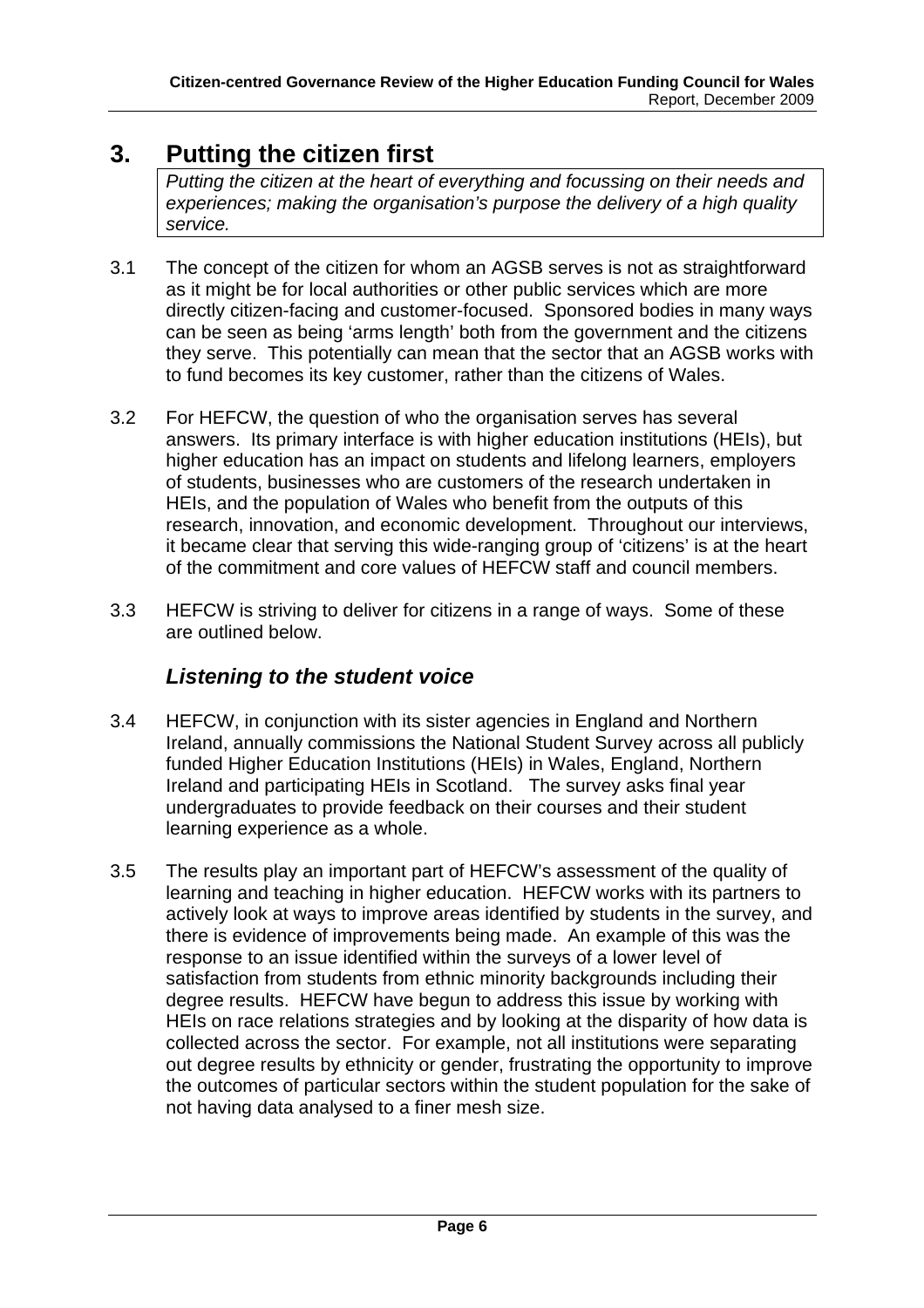- 3.6 After full consideration, the President of NUS Cymru has been offered observer status at HEFCW Council and attended her first meeting in October 2009. It is clear from interviews with HEFCW staff and Council members that the contributions made by the Union are valued. The inclusion of student representation at Council level has been in operation in Scotland for some time and feedback showed that this is considered to have been a positive move forward.
- 3.7 HEFCW engage with the NUS Wales on a number of fronts. The Union is represented on the Student Experience, Teaching and Quality Committee (formerly the Learning and Teaching Committee) of the Council and produces joint press releases with HEFCW on university league tables. The dialogue between the two has led to funding for the appropriate training of students to become skilled as reviewers working with the Quality Assurance Agency (QAA) on their assessments of HEIs from a student perspective.

### *Widening access to and participation in higher education*

- 3.8 The widening access agenda is a key priority for the Assembly Government and has been broadly embraced by HEFCW and the HEIs in Wales. In discussions with vice chancellors and other stakeholders, there would seem to be a stronger emphasis on widening access to currently under-represented groups by the post '92 universities, who also demonstrate a closer relationship with further education institutions within reasonable proximity. There is also good evidence that the traditional HEIs are working with post '92s to increase opportunities for learners who may not have considered the prospect of going to a more traditional institution.
- 3.9 There is concern about the retention of students who access higher education. Although statistics show that the number of students accessing higher education under the widening access agenda in Wales is higher than in England, the percentage of students completing their chosen course is lower. There has been some monitoring of this by individual institutions and NUS Cymru. Evidence suggests that the main cause of students failing to complete their course is inadequate information about the nature of the course. That is, the course, as actually experienced, turns out not to be what the student expected. After that comes a range of factors, of which funding is an important one. HEFCW have recently begun a dialogue with NUS Cymru on how to address this issue, which is mainly about ensuring early and clearly flagged information, and also information on the financial help available.
- 3.10 HEFCW directly funds and monitors four regional Reaching Wider Partnerships, which work with higher education institutions, further education colleges, schools and communities in each region of Wales to raise awareness of and aspirations to higher education, particularly among groups currently under-represented in HEIs. The Partnerships are able to reflect the specific needs of their regions and as such have each developed slightly differently.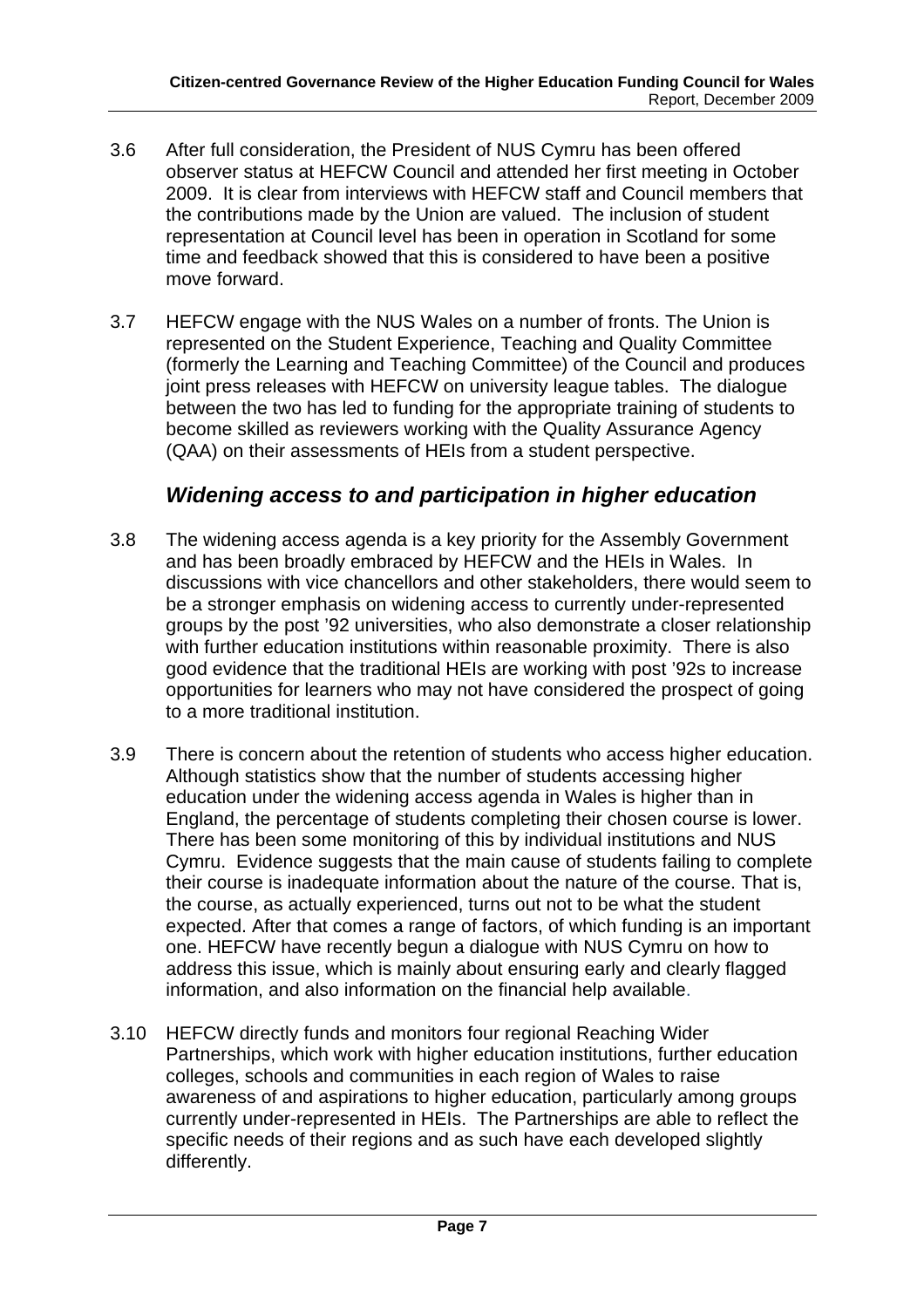- 3.11 We spoke to representatives from each Partnership, who generally felt that their relationships with HEFCW are good, with regular and open dialogue. HEFCW encourages knowledge exchange, both in keeping the partnerships up-to-date with developments in the higher education sector, and in assisting the sharing of good practice with partners and peers in other parts of the UK. An example of this is the recent exchange visits arranged by HEFCW between the Reaching Wider Partnerships in Wales and the Scottish Widening Access Regional Forums.
- 3.12 HEFCW also supports individual institutions through a Widening Access Fund. This is less closely monitored by HEFCW and is lighter touch in terms of reporting.

#### *Reflections*

- 3.13 The success of the Reaching Wider Partnerships varies across Wales and although HEFCW facilitates the sharing of good practice, it may wish to consider being more directive where clear evidence of successful programmes are not being translated into the plans of other regions.
- 3.14 These are long term projects, for example on projects where the partnership is working with children entering secondary schools at eleven, the outcomes often cannot be fully assessed for up to ten years when those youngsters would be potentially graduating from university. HEFCW needs to ensure its funding streams and monitoring mechanisms adequately reflect this, to avoid short-termism and ultimately to get the best value for money.
- 3.15 Largely the Partnerships have tended to concentrate most of their resources on working to raise the aspirations of young people to higher education. While this involves working with families and communities, the focus has thus far been mainly on young people rather than adults. Given the issues about parttime provision and lifelong learning raised in the recent Jones Review, there is scope for HEFCW and the Reaching Wider Partnerships to consider ways to raise aspirations among adults to access higher education.
- 3.16 Another significant issue discussed in the Jones Review is that of retention of students. The Reaching Wider Partnerships are not currently funded by HEFCW to support students once they reach universities, the Widening Access monies, where applicable come into play then. There has been a shift towards the Partnerships working more closely with HEIs' student support services in most areas; the linking up of funding to provide a more streamlined service may be another issue that HEFCW wish to consider.
- 3.17 HEFCW may wish to consider how it could encourage HEIs through their Widening Access work and the Reaching Wider Partnerships to ensure the issues highlighted in 3.9 are communicated clearly to students, so that they are made fully aware of the content of courses and where appropriate have additional funding streams identified to them in advance.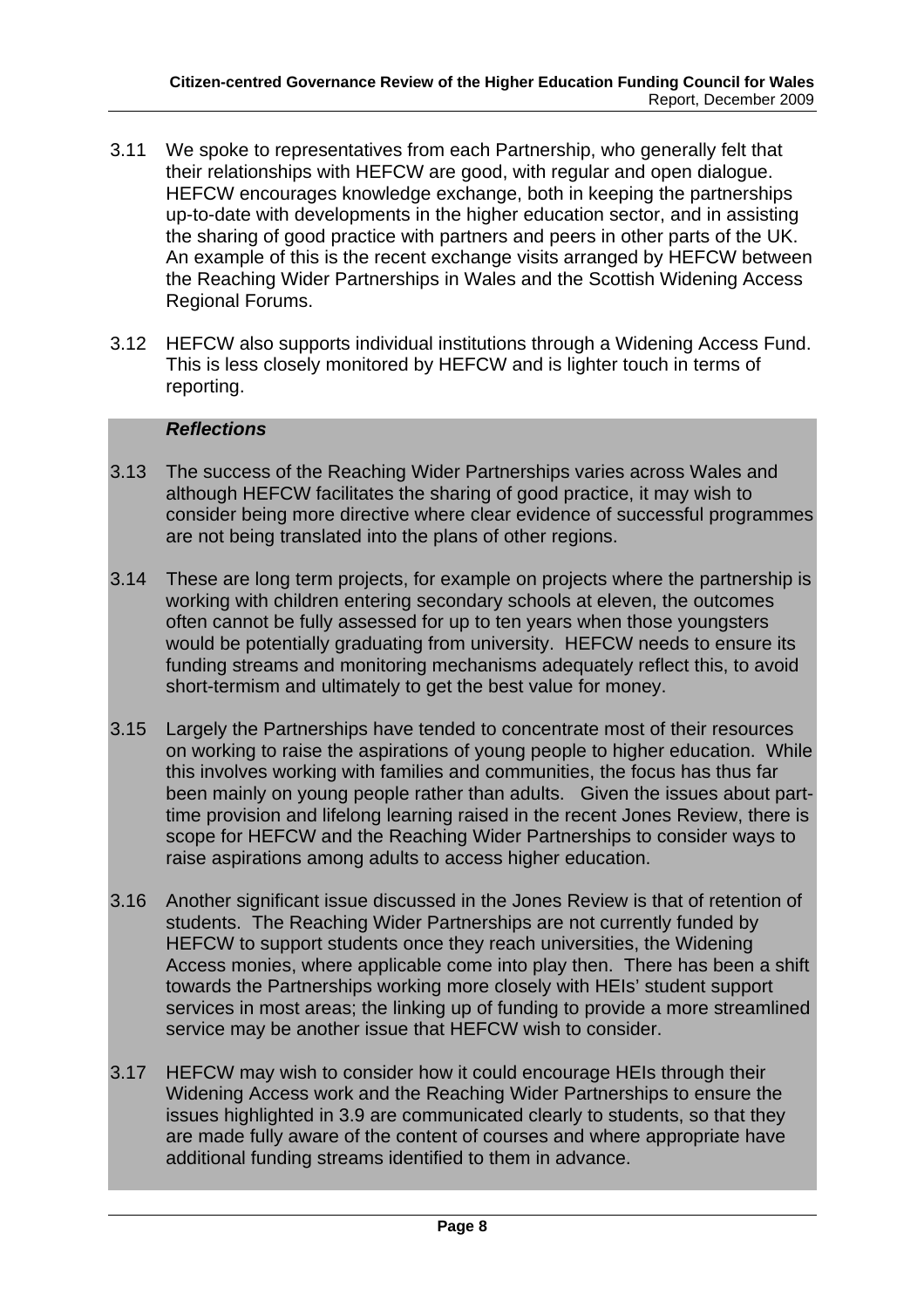- 3.18 The invitation to the NUS to attend and contribute at council meetings with observer status will create an important link to the citizen as learner and may lead to better outcomes for the students and HEIs.
- 3.19 Overall, we would echo the recommendations in the Jones Review to consolidate the various strands of support and funding of widening access to ensure the highest impact around a range of key priorities. In reality, this could mean reducing the number of individual activities by focussing on the demonstrably successful ones and concentrating funding on these, although not to the exclusion of new and innovative ideas.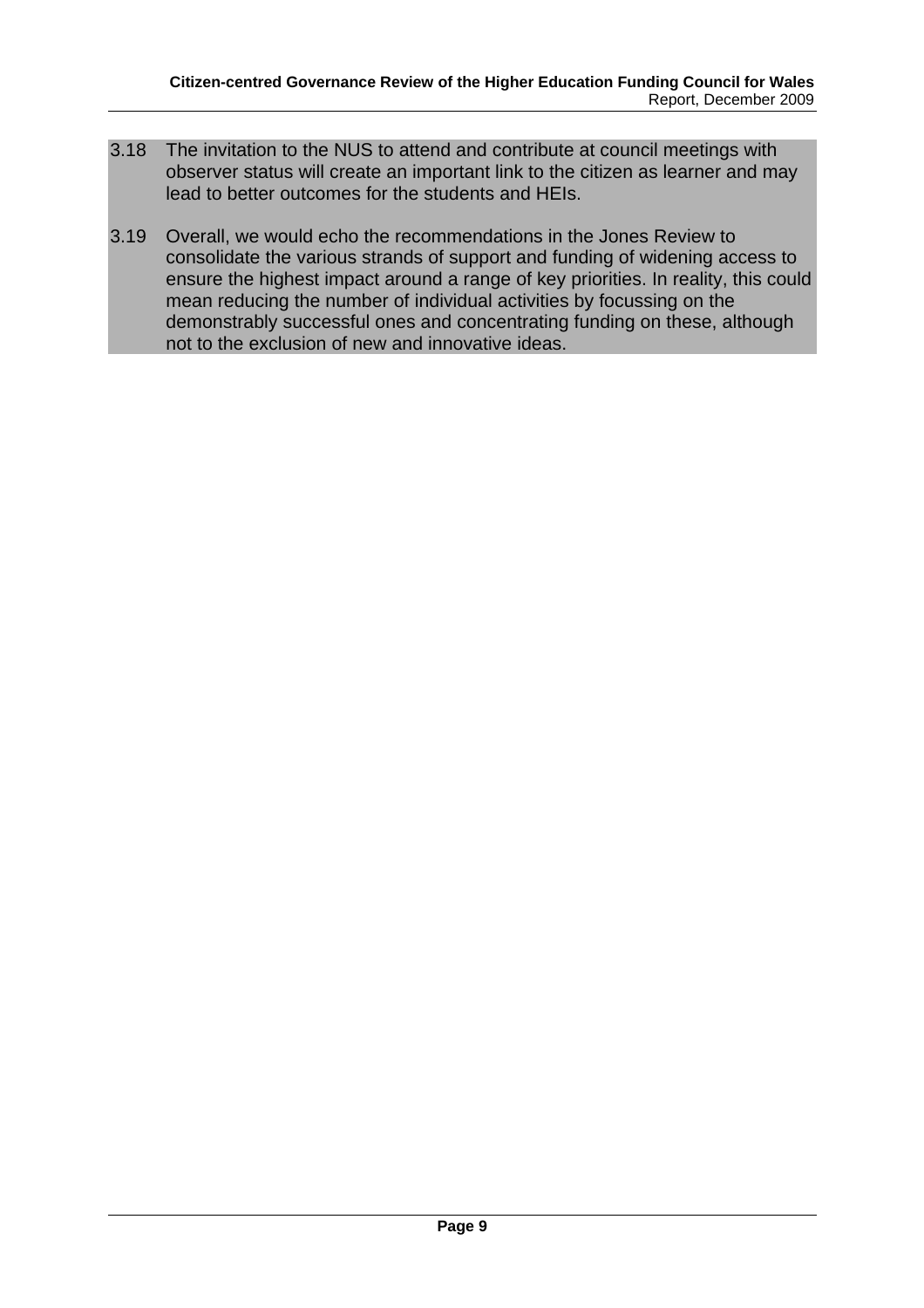# <span id="page-10-0"></span>**4. Knowing who does what and why**

*Making sure that everyone involved in the delivery chain understands each others' roles and responsibilities and how together they can deliver the best possible outcomes.* 

## *Organisational Structure*

4.1 In 2008 HEFCW undertook an organisational design review and subsequently made a number of changes to its internal structure. This included the establishment of two directorates, Strategic Development, and Finance and Corporate Services, restructuring HEFCW's senior management, reducing the number of senior officers and strengthening the teams below them. The reorganisation established a Policy Forum as a 'think tank' for key policy issues and amended the terms of reference of the Management Board to concentrate solely on operational issues, making it more streamlined and efficient.

### **Internal understanding of who does what and why**

4.2 HEFCW has recently reviewed the effectiveness of the changes, inviting comments from the Management Board and anonymously from staff. The overall perception is one of improvement. The new directorate structure seems to provide the organisation with a better balance than previously in responding both internally and externally to a changing HE agenda. This has enabled the Chief Executive to spend more time working on strategic issues, delegating operational issues to his directors. Another positive effect is to have enabled HEFCW to respond more promptly to external enquiries.

### *Reflections*

- 4.3 While the new structure is seen by HEFCW's management as having improved the organisation's capacity for cross-team working, there remains a sense among some staff that a 'silo mentality' continues to exist. Moreover, throughout our review we heard several anecdotes about some senior staff not knowing who does what at a more junior level since the reorganisation.
- 4.4 A further review is proposed in a year's time to assess the extent to which things have further improved and bedded in. These staff comments should be taken on board in the meantime, and actions taken to address the issues identified in this year's evaluation.
- 4.5 Communication internally appears to be the biggest issue for resolution. A programme of informal lunchtime knowledge-sharing sessions has been held by some teams to inform colleagues from other parts of the organisation about their roles and the scope of their work. This is helping to improve cross-team communication and improve understanding of the knowledge held within other teams. However, this has been undertaken on a voluntary basis, and could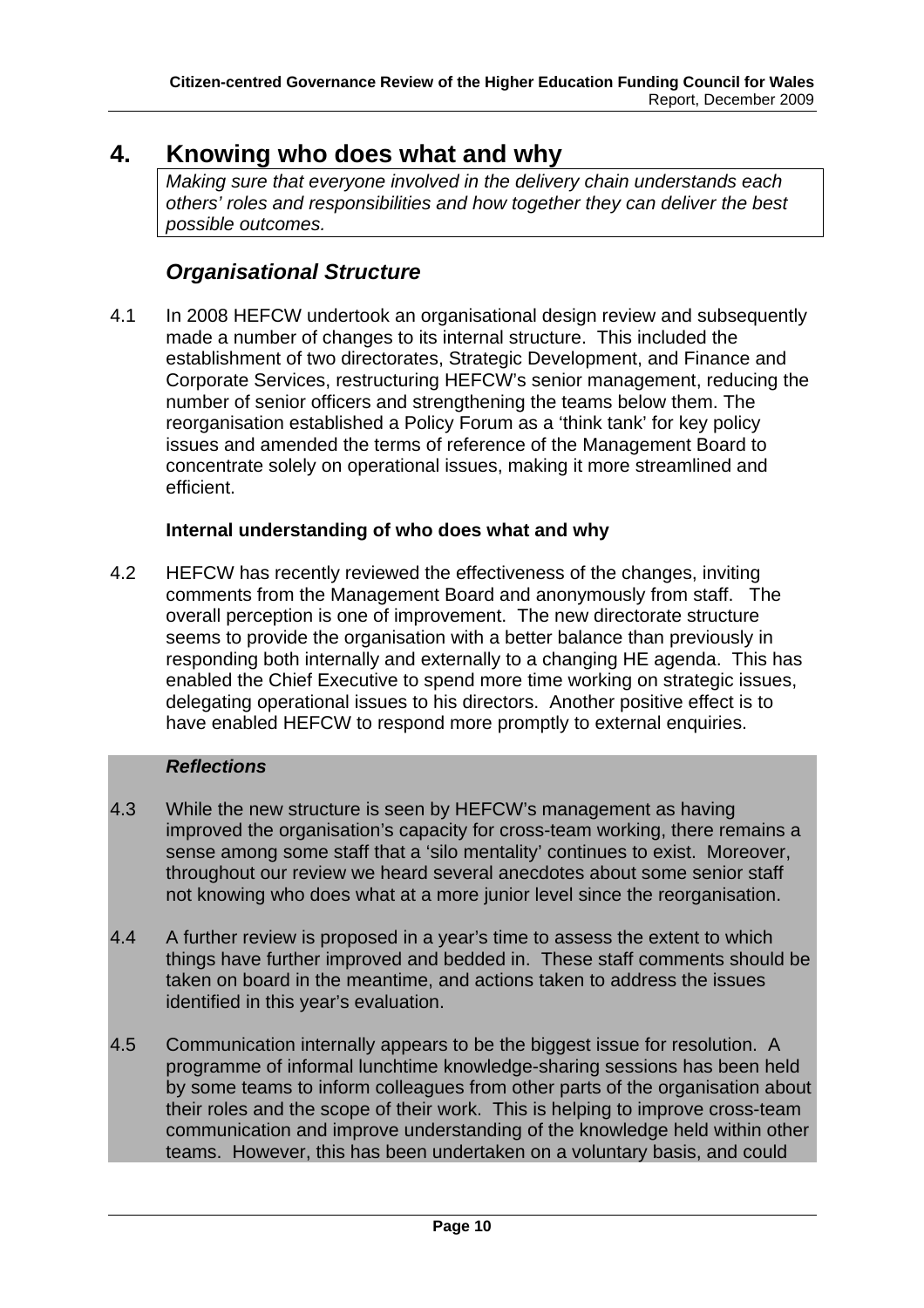become more formalised, something currently being considered by HEFCW's Management Board.

4.6 A range of further internal improvements are also currently under consideration. These include, improving internal communication channels by making better use of the staff intranet, using a Core Brief to cascade messages and decisions to staff following Management Board meetings, and allocating more time to people management through regular 'catch ups' between line managers and their staff. We would endorse such changes as tools to strengthen consistency, cohesion and effectiveness within the organisation.

### **External understanding of who does what and why**

- 4.7 The new organisational structure is available on HEFCW's website, ensuring that external parties are able to easily find out who does what and contact the appropriate person.
- 4.8 Most of HEFCW's external stakeholders and partners who participated in our review had good relationships with the contacts they dealt with regularly in HEFCW, although not all were aware of the wider organisational structure into which they fitted.
- 4.9 Many of those we spoke to felt their relationships, both operational and strategic, had improved since the reorganisation, in some cases significantly. Some were less aware of the changes to HEFCW's structure, but this was mainly as their contacts had remained the same.

#### *Reflections*

4.10 A significant number of those we spoke to view the Chief Executive as their main point of contact. While this was generally not described as a criticism, rather that the Chief Executive is seen as the 'ambassador' or face of the organisation, there is a risk that this could be interpreted as HEFCW not having a strong, decision-making senior team. This is an issue of perception, and not one which we found any evidence to support within HEFCW; however, consideration may need to be given to mitigating this risk by delegating a range of external representation roles to directors and other senior officers.

## *HEFCW's Council*

- 4.11 Recently HEFCW's governing board, the Council, has taken on several new members, including a new Chair. This has given renewed impetus to the role of the Council in providing oversight and constructive challenge to HEFCW officers.
- 4.12 There is a good induction process for new Council members, including one-toone meetings with senior executive officers and an extranet which provides a wealth of information and guidance.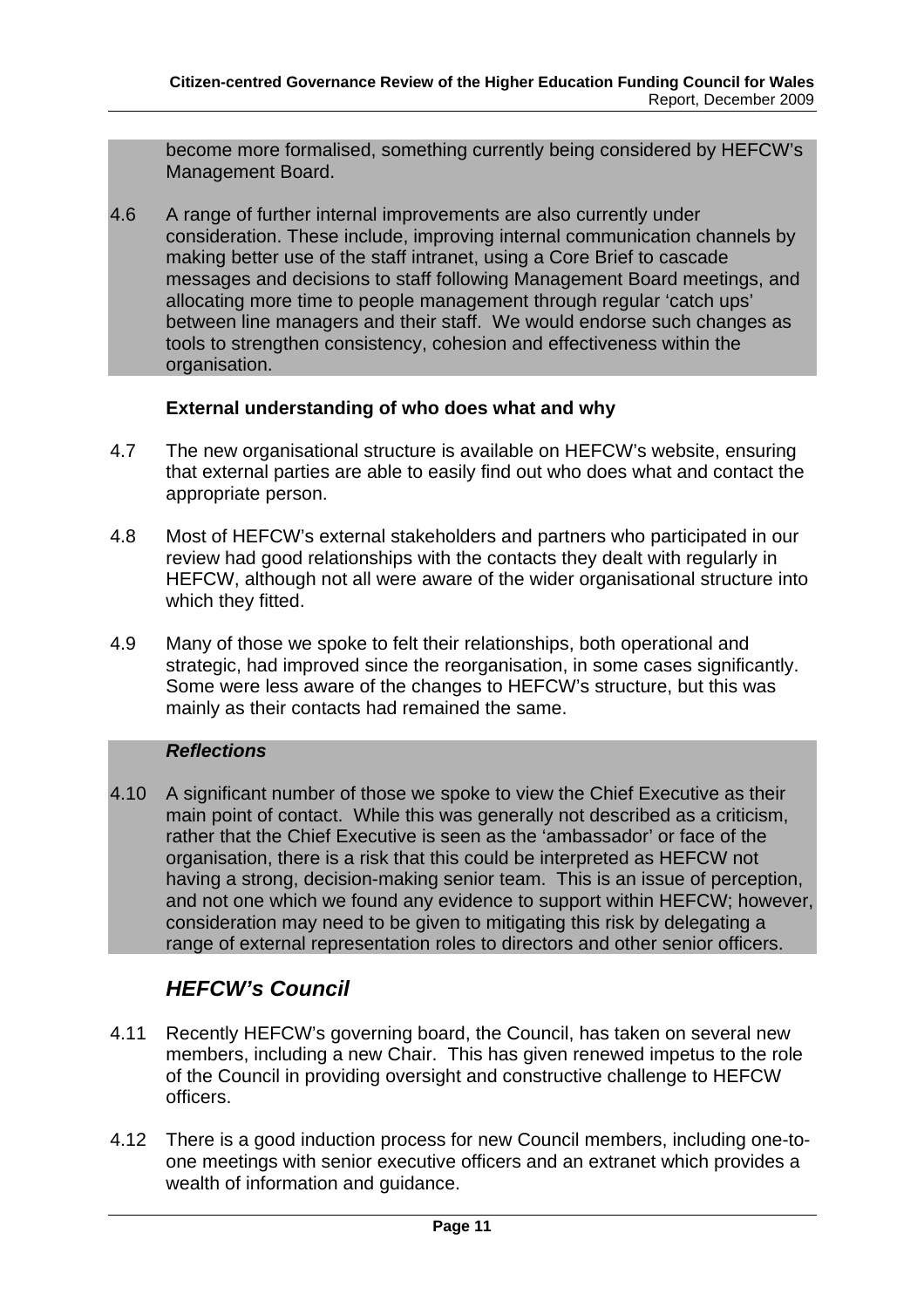#### *Reflections*

- 4.13 As part of the review process, we observed a full Council meeting, and a sitting of the Audit Committee, which also has a new Chair. Our impression was that both provided effective arenas for debate, through a thorough examination of issues and rigorous probing of officers.
- 4.14 The quality of the papers was good, and there was consensus that these have become much pithier since the recent changes to the Council make-up. This allows plenty of time for all members to contribute to frank and open debate. However, there is potential scope to further streamline the agendas and therefore the amount of paperwork, to reduce duplication.
- 4.15 The level of experience and expertise that the new Council members bring to the table is an asset to the organisation. It is worth noting that many of HEFCW's stakeholders and peers hold the Council in high esteem.

## *Relationship with the Welsh Assembly Government*

- 4.16 As an Assembly Government Sponsored Body, HEFCW is positioned between the Assembly Government to whom it is accountable, and must advise and deliver Ministerial priorities, and the broad sector it funds: the higher education institutions, learners and in relation to the third mission, the research and development partners in Wales.
- 4.17 Many of those we spoke to saw this position as potentially 'uncomfortable', having to balance the needs of both. The relationship was by some parties described as 'triangular' and by others a 'buffer'. The best description given was that HEFCW was a 'translatory body', unpacking and contextualising government policy for the HE sector to realise in practice, and providing advice to Ministers based on HEFCW's expertise and knowledge of issues within HE, through consultation with the sector.
- 4.18 While there is a huge amount of respect for HEFCW's role from the HE sector, the overall impression we had was that this 'balancing act' inevitably proved challenging at times, in managing complex sets of relationships.

### **Relationship with DCELLS**

- 4.19 The most significant of these challenges is widely regarded as HEFCW's interface with its sponsor and policy department in the Welsh Assembly Government, the Department for Children, Education, Lifelong Learning and Skills (DCELLS).
- 4.20 HEFCW's 2009 Remit Letter from the Minister for Children, Education, Lifelong Learning and Skills recognises the need to re-examine the HEFCW/ DCELLS relationship in the light of our review, asserting that 'a strong and productive relationship is vital.' Below we set out the issues that in our view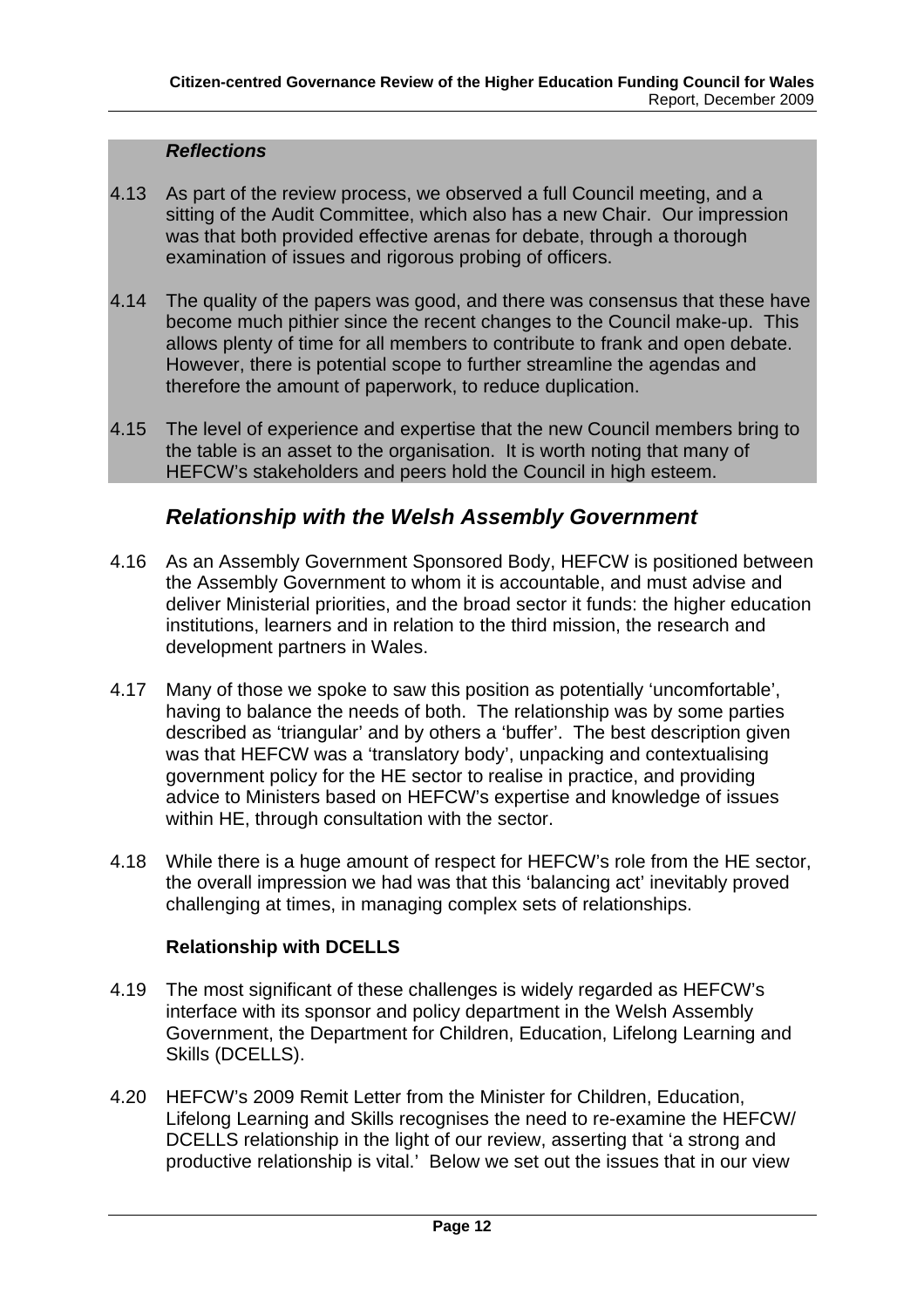are the most significant, and suggest some possible options to begin to resolve them.

#### **Mutual understanding of roles and outcomes**

4.21 The Minister's recent statement to the Assembly's Enterprise and Learning Committee laid out the need for 'clear lines of expectation and responsibility' between Welsh Assembly Government officials, HEFCW and the HE sector. This is something we would wish to reaffirm and endorse. Throughout the review process it became increasingly apparent that there is a need for greater clarity and understanding of each other's roles and responsibilities.

#### *Reflections*

- 4.22 There are several possibilities to consider, including away-days or facilitated workshops, bringing the relevant DCELLS officials together with HEFCW staff.
- 4.23 An option we favour strongly is to roll out a programme of 'shadowing' opportunities between the two organisations, which has recently been employed as part of an induction process for a new member of the DCELLS HE team. However, we feel that other existing staff, and in particular senior management, in both DCELLS and HEFCW would benefit from this experience.
- 4.24 Many of those we spoke to were enthusiastic about the idea and the potential benefits to their work, but felt that day-to-day pressures and commitments had prevented this from happening until now. We advise that managers recognise the importance of this kind of learning and development, and value the opportunity as a priority for their staff.
- 4.25 At a strategic level, there is a need to agree on outcomes to be achieved and the relative roles and responsibilities in achieving them both to ensure all parties are 'singing from the same hymn sheet,' and to reduce duplication of work. The Minister's proposed strategy, *For Our Future*, in response to the Jones Review provides a timely opportunity and should establish the key priorities for HEFCW to act as an 'agent for change,' a concept promoted in the 2009 Remit Letter.

### **Trusting and using HEFCW as a resource**

- 4.26 The collective expertise of HEFCW's staff and Council members is widely recognised within the HE sector and by stakeholders and peers across the UK as an unparalleled source of knowledge on issues facing the Welsh higher education sector.
- 4.27 However, throughout the course of our interviews we repeatedly heard examples of DCELLS policy developments to which HEFCW had not been invited to contribute until the consultation stage, along with other external stakeholders. The cumulative effect of this was to make many HEFCW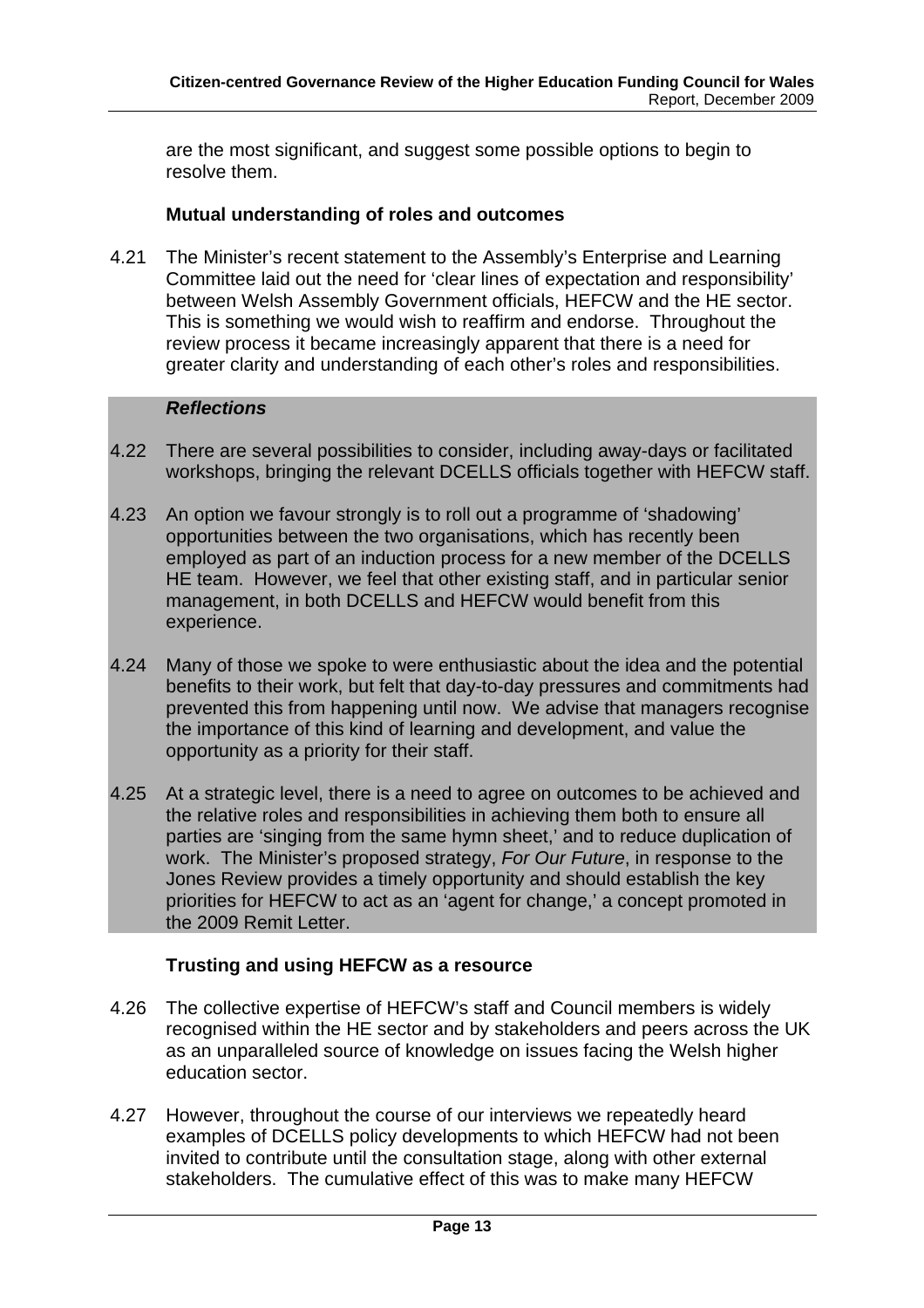officers feel excluded, 'frozen out of the process,' and mistrusted by Welsh Assembly Government officials. There is evidence that this is starting to change and HEFCW are now a key partner on internal, current policy development groups.

- 4.28 The recent organisational changes within DCELLS, aimed at embedding a more cross-cutting culture within the department, has resulted in the policy relating to higher education being spread across the department. This has brought its own challenges and a different way of working. To ensure all heads of policy with an interest in HE are regularly appraised of what is happening elsewhere within the department, a formal group has been formed that meets on a bi-monthly basis. The agenda is well thought-out and the discussion constructive; however from the perspective of completeness, where policy is on the agenda, in our opinion the missing component is HEFCW.
- 4.29 HEFCW's Chair and Chief Executive meet regularly with the Minister and separately with the Director General of DCELLS. Another regular meeting is held between DCELLS senior team and HEFCW's executive team. These quarterly meetings are chaired alternately by each organisation and are intended to keep both teams up to date on progress.
- 4.30 HEFCW senior staff and senior Welsh Assembly Government officers are members of the Project Board for the development of the new Higher Education strategy and action plan (now published as *For Our Future*) and HEFCW's Chair and senior staff attend meetings of the external stakeholders' reference group for this development.

### *Reflections*

- 4.31 HEFCW's latest remit letter has since placed a greater emphasis than ever before on the need for HEFCW to work together with DCELLS officials; it is imperative that this is adhered to on both sides, and at an early stage in future policy developments. Doing so will help to engender a sense of 'team', which will not only improve working relationships but also make the policy development process more efficient and effective.
- 4.32 An invitation to HEFCW to attend the Higher Education forum within DCELLS could be considered.
- 4.33 Trust could also be strengthened in other ways. For instance, the DCELLS response to HEFCW's Operational Plan should be far more strategic and light touch, focussing on its alignment with high-level ministerial priorities, and empowering HEFCW to take responsibility for operational detail.
- 4.34 Moreover, the need for regular communication, on a strategic policy and dayto-day basis, is essential.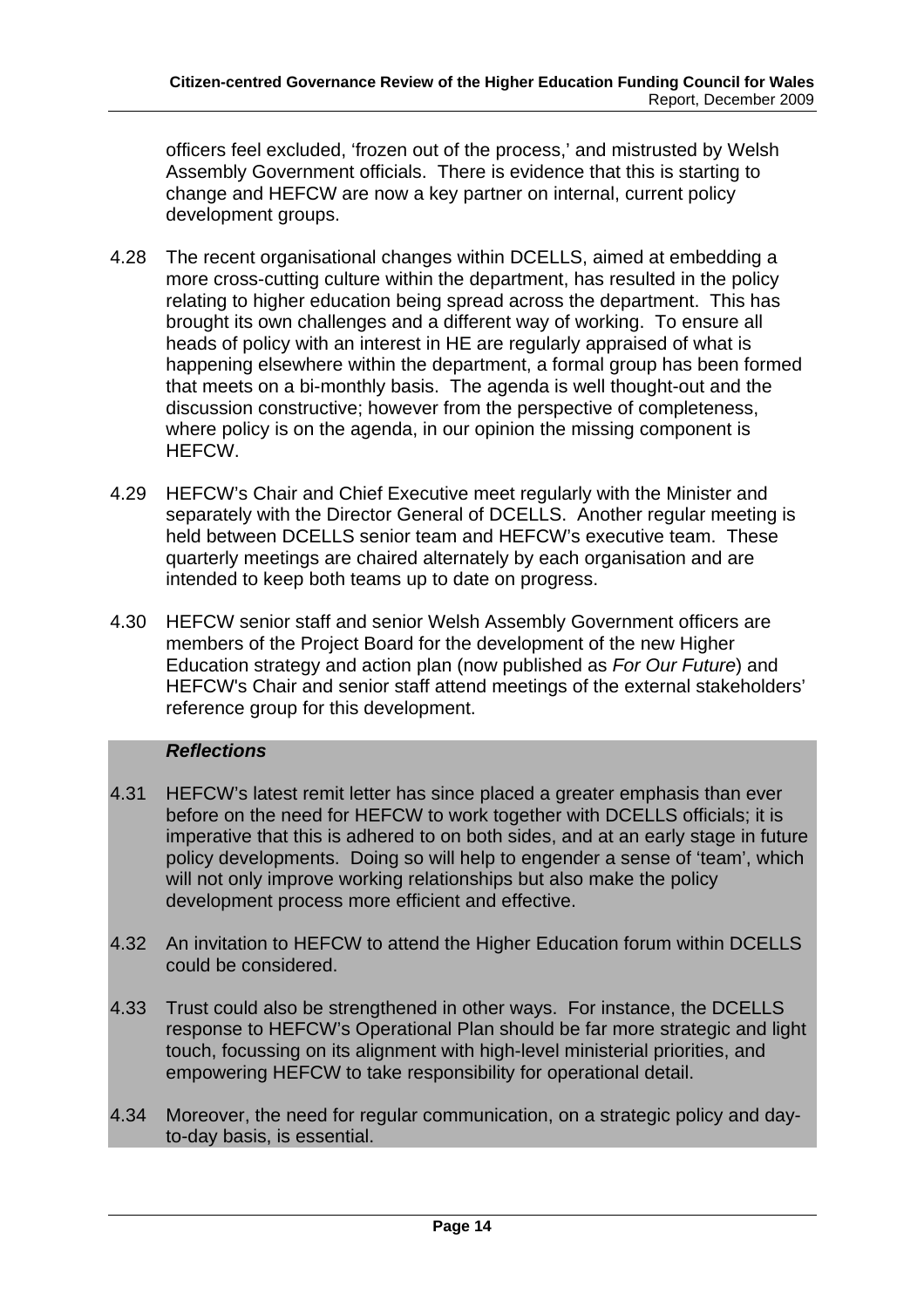### **Timeliness and responsiveness**

- 4.35 We heard several examples of responses from DCELLS to HEFCW requests having been delayed, in some cases over periods of several months. While this was understood to have been unavoidable in some instances, there appears to be a more general issue about responsiveness.
- 4.36 A particular issue was the delay in HEFCW receiving its Remit Letter, which has a knock-on effect on the organisation's corporate and operational planning process. Consequently, HEFCW staff can feel frustrated, and this adds to a sense of being undervalued or disregarded by DCELLS colleagues. A commitment has been given by DCELLS that a draft Remit Letter will be issued by December 2009 at the very least, which should lead to a smoother planning period for both.

#### *Reflections*

- 4.37 There is a need for better communication and information about the reasons for any such delays. Better planning processes within both HEFCW and DCELLS should be put in place to ensure that complex pieces of work are prepared in advance in order to meet deadlines. A more open dialogue between colleagues in both organisations would enable each to be aware of what may be on the horizon.
- 4.38 Consideration should be given by the Welsh Assembly Government as to whether in some cases structural impediments could be removed, such as allowing HEFCW staff to meet directly with relevant Assembly Government officials from other departments (e.g. HR, Finance, Legal or Corporate Governance), in a round table discussion with DCELLS colleagues.

#### **Structural issues**

- 4.39 Since a recent internal reorganisation, the HE focus in DCELLS is seen by many external stakeholders, as well as HEFCW staff, to have become more fragmented. The small team working on sponsorship is geographically dispersed across three locations, and this work is one component of a wider range of agendas and priorities. There is a significant level of understanding within HEFCW of the difficulty that this presents and a belief that the individual members of the team work hard to mitigate the situation.
- 4.40 It is the opinion of a range of external stakeholders that the reorganisation has made dealing with DCELLS on HE issues more difficult. This may be perception rather than actuality and may be based on the inevitable communication issues that arise from many major reorganisations. The restructuring – and further adjustments to the structure of DCELLS which are about to take place at the end of this year – will have resulted in a greater staff resource being devoted to higher education policy than was present in the pre-2008 structure, despite the overall downward pressure on staffing levels within DCELLS.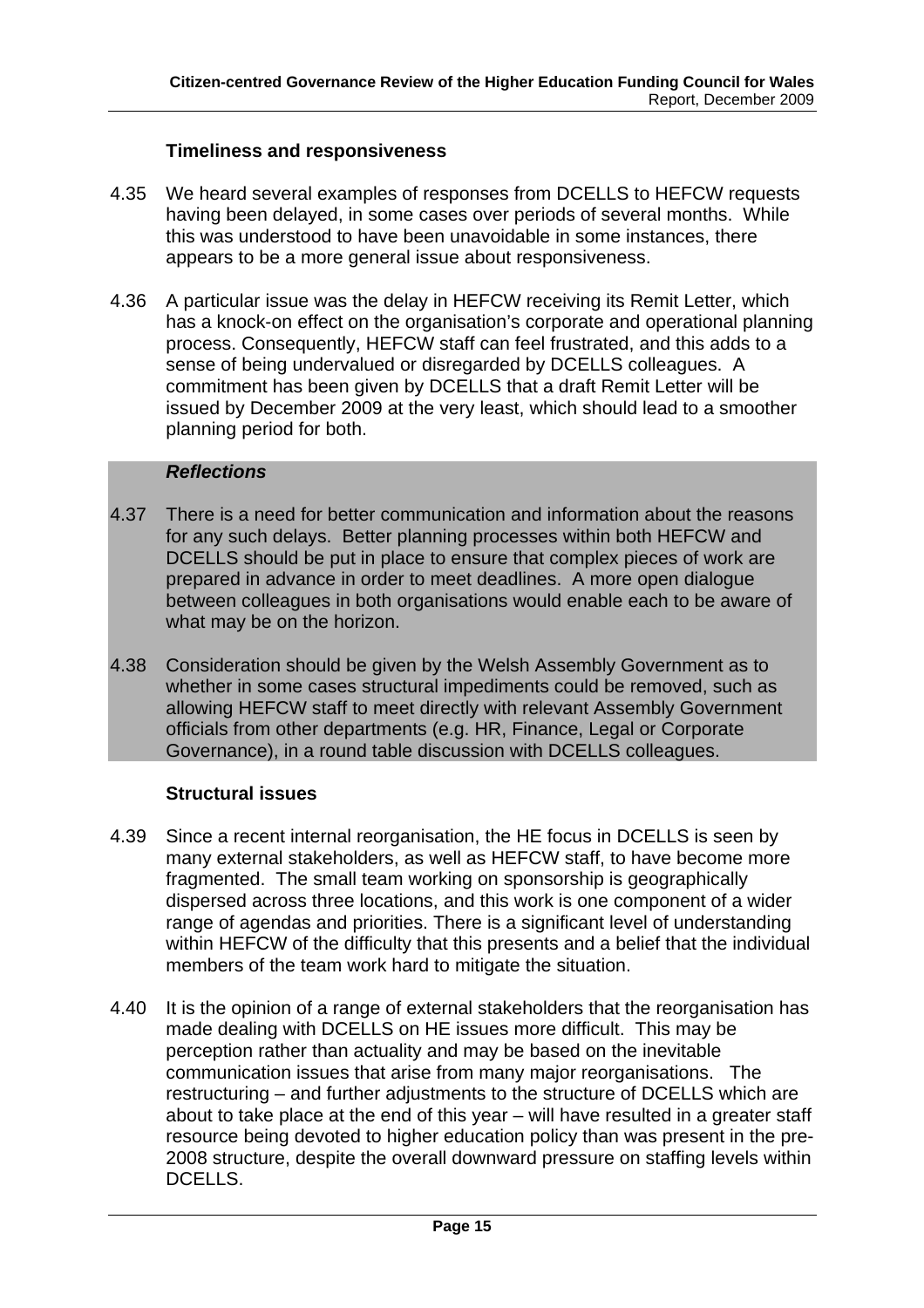### *Reflections*

*4.41* Assembly Government officials may wish to reflect on the DCELLS departmental structure, and take stock of options to ensure resources are deployed to best effect. There is also a need to consider ways to develop, capture and bolster corporate knowledge within the department where people with HE expertise have moved on.

### **Relationship with other Welsh Assembly Government policy departments**

- 4.42 HEFCW also works closely with other parts of the Assembly Government, including the Department for Economy and Transport, the Wales Office for Research and Development, and the Welsh European Funding Office.
- 4.43 These various working relationships operate through formal arrangements such as quarterly strategic meetings, attending committees, and regular meetings on specific issues. Most of those we spoke to described having a 'pick up the phone' attitude, to use each other as a resource on a more informal basis, which has helped to cement positive working relationships.

### *Reflections*

- 4.44 Relationships between HEFCW officers and government officials from these departments are professional, productive and positive. HEFCW was described as 'an extension of our team' by Assembly Government officials, and was regarded as a source of advice and expertise. These relationships are by their very nature less frequent, detailed or concerned with lines of accountability than a typical sponsorship arrangement.
- 4.45 The key lessons to ensure a productive relationship between a Welsh Assembly Government department and AGSBs are those of trust, communication, and maximising and utilising the expertise that each organisation brings to the table.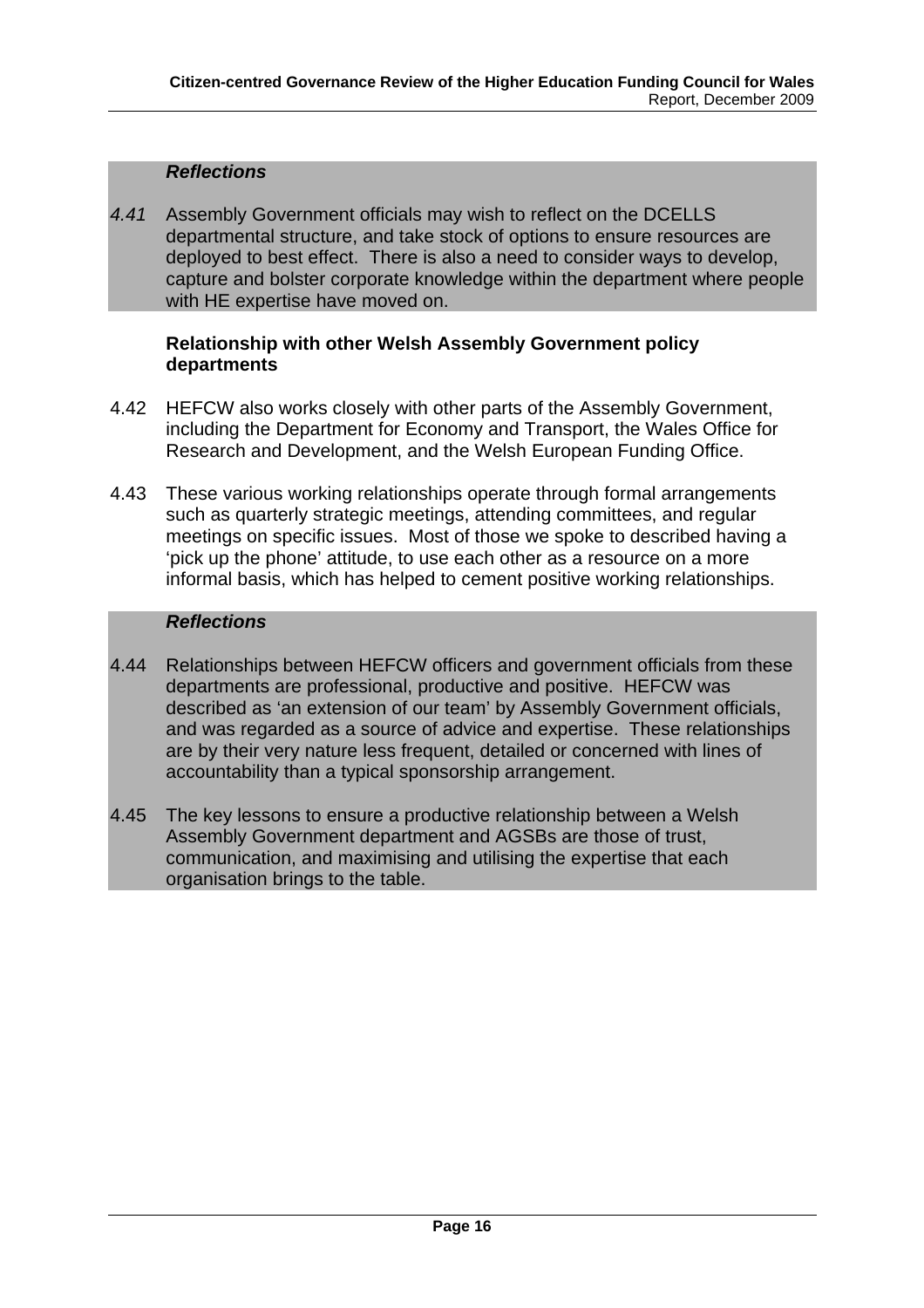# <span id="page-17-0"></span>**5. Engaging with others**

*Working in constructive partnerships to deliver the best outcome for citizens.* 

### *Relationship with higher education institutions*

- 5.1 HEFCW maintains relationships with the twelve higher education institutions in Wales through a range of interactions. At officer level this involves regular meetings and conversations, which are mostly seen to enable open and honest dialogue. Vice Chancellors feel able to pick up the phone and discuss specific issues with HEFCW's senior officers when necessary.
- 5.2 At Council level, there are twice yearly strategic dialogue meetings with the representative bodies of the heads of Welsh HEIs, Higher Education Wales (HEW), and the chairs of governing bodies, Chairs of Higher Education Wales (CHEW). There are also separate quarterly meetings between the Chair and Director of HEW and senior HEFCW officers.
- 5.3 A programme of institutional visits by HEFCW's Council and senior management has proved a successful means of engaging with the HE sector. The visits allow HEI governors and HEFCW council members, as well as executives from both organisations, to interact, showcase new developments, improve understanding of each other's roles and responsibilities, and discuss strategic issues specific to the institution and those facing the sector as a whole. The opportunity has been welcomed by HEIs and has generally been seen as rewarding.
- 5.4 An example of HEFCW listening and responding to its stakeholders is the way that it has changed its engagement with HEIs to become more strategic. This followed a stakeholder survey which identified some criticism of HEFCW as being too concerned with operational detail and peripheral issues rather than strategy, particularly in regards to the monitoring of strategic plans.
- 5.5 In response to this feedback, HEFCW has developed a new model of strategic engagement, outlined in HEFCW's June 2009 Circular to Heads and Chairs of HEIs in Wales, centred around several principles. These include: clarity of criteria; an integrated, responsive approach to engaging with institutions; more explicit communication of processes and outcomes, and clearly defined actions; and using existing data wherever possible.
- 5.6 In practice, this will mean HEFCW moving away from an annual assessment of all institutions' strategic plans to a three-yearly cycle, which is more concerned with the high-level strategic direction of each institution, and alignment with Assembly Government strategic objectives. HEFCW is also refining its processes for institutional assurance, employing a more holistic and risk-based approach.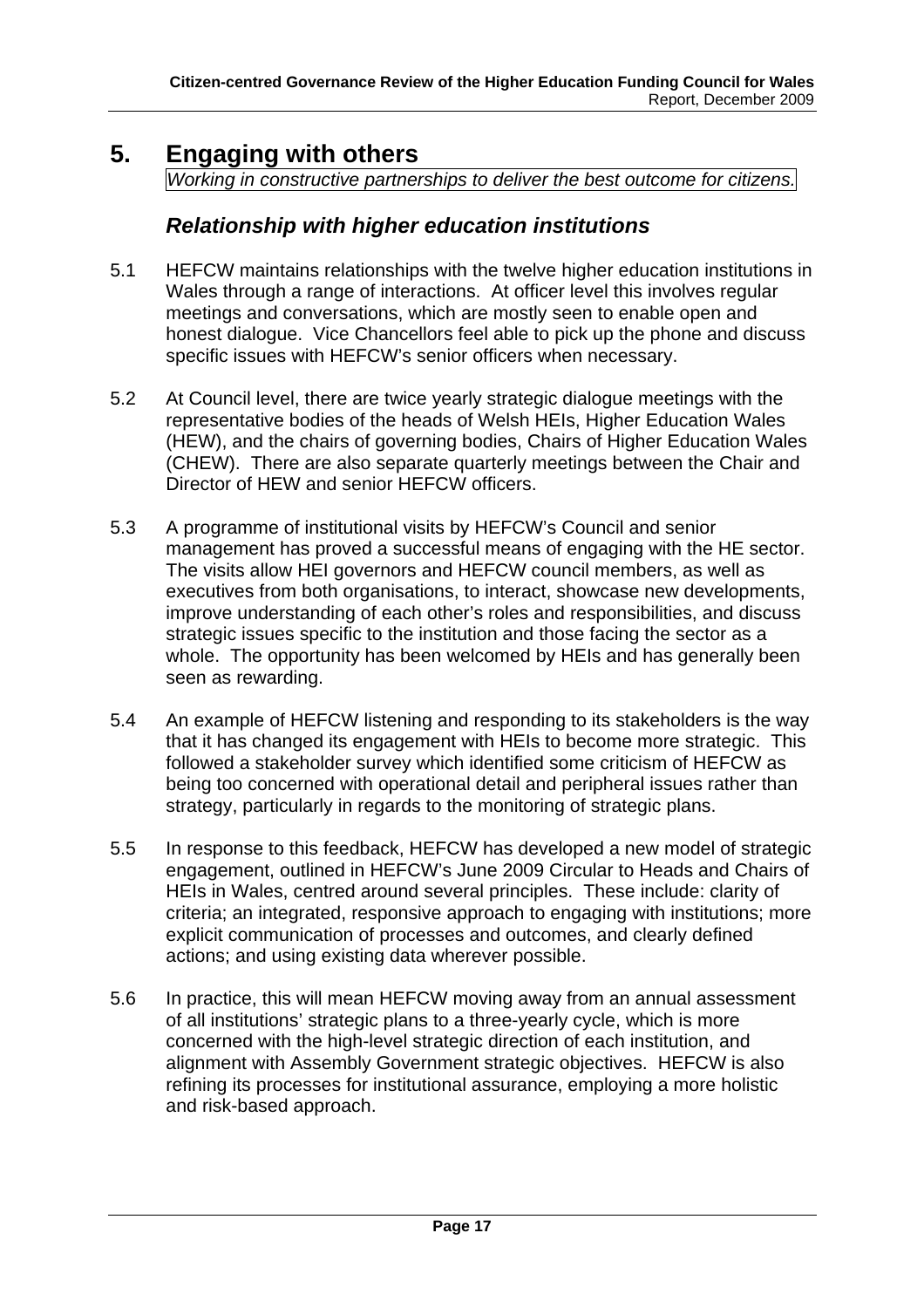5.7 The stakeholder survey also revealed that several HEIs felt HEFCW could do more to support governance, leadership and management issues in the HE sector. The organisation has since developed a governance toolkit for governors of HEIs, and is working to promote best practice in this area by sharing a range of information used by HEFCW to assess institutional risk. This is an important tool in supporting HEIs to embody the principles of good governance, while respecting the autonomy of institutions.

### *Reflections*

- 5.8 Day-to-day, operational communication mechanisms appear to be working well, and the increasing use of email and web-based communications has been welcomed by HEIs who see this as having made considerable improvement to relationships, particularly at a functional level. However, there is a real desire for further transparency about HEFCW's decision-making, and the rationale behind decisions, which could be made available for other institutions to learn from. HEFCW appears slightly reluctant to do this, partly due to a fear of being seen to be publicly critical. However, it is important that the organisation finds a way of explaining its reasons for making decisions in a way which is constructive and enables the sector to learn lessons about good practice and areas for improvement.
- 5.9 These concerns may well be assuaged by HEFCW's new Strategic Engagement model; however, at the time of our review this had not yet taken effect. Among the HE sector stakeholders who participated in the review, we generally encountered enthusiasm for the prospective changes, and optimism that HEFCW recognises some of these issues and is trying to make improvements to resolve them.
- 5.10 Throughout our review several stakeholders raised concerns about the heavy administrative burden they felt was placed on them by HEFCW. Examples were given of systems and processes which led them to feel HEFCW has a tendency to try to 'micromanage' in some areas, such as the complexity and detail required in bidding for relatively small sums of money. There was also concern about the number of separate funding streams and initiatives, and a desire to streamline these separate 'pots'.
- 5.11 Consideration should be given by HEFCW as to whether there is scope to rationalise the way funding is administered, taking into account customer needs whilst providing the most effective and efficient service in distributing funds. In cases where the complexity of HEFCW's systems is directly linked to Assembly Government requirements, it is essential that relevant HEFCW and Assembly Government officials collectively take responsibility for assessing ways to streamline processes, and ensuring the system works smoothly throughout all stages of the delivery chain.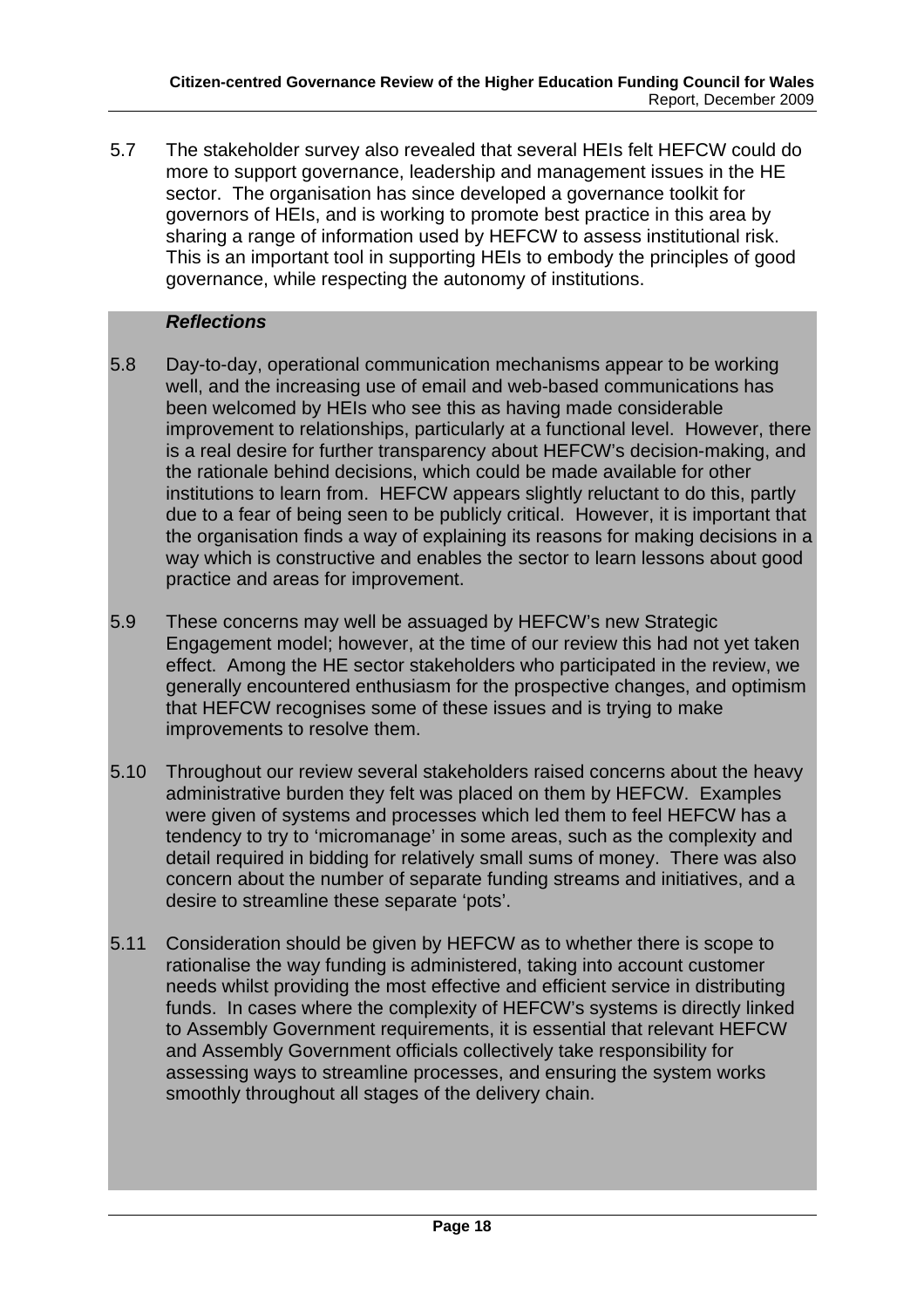5.12 HEFCW's role involves balancing the importance of institutional autonomy, protected by statute, with accountability for the use of public funds, ensuring the organisation delivers on its Ministerial remit while avoiding interventionism in the sector. HEFCW is highly sensitive to this balance, but must ensure, particularly in the current economic climate, that it remains innovative, flexible and responsive.

## *Relationship with other agencies*

- 5.13 HEFCW works in close collaboration with the other UK HE funding councils, jointly funding of a wide range of quadrilateral, pan-UK initiatives and projects. These include the Leadership Foundation for Higher Education, the Equality Challenge Unit, and Joint Information Systems Committee (JISC). As part of this review, we spoke to representatives from several of HEFCW's partner and stakeholder organisations. A full list of those who participated in the review is provided at Annex 2. The relationship between HEFCW and the other funding councils is discussed in more detail in Chapter 8, Being a Learning Organisation.
- 5.14 At a strategic level, HEFCW engages annually on an individual basis with the chief executives of its partner organisations, an interface which is valued by partners as providing a useful opportunity for open, high-level dialogue.
- 5.15 Stakeholders generally described their operational relationships with HEFCW as useful, responsive and open, with regular meetings and dialogue. HEFCW staff are seen as very approachable and there are good 'pick up the phone' relationships, whereby HEFCW and its partners keep each other informed of developments and rely on each other for advice.
- 5.16 HEFCW is seen as transparent and provides a wide range of information to its partners, enabling them to feel well-informed of HEFCW's strategic and policy direction. HEFCW's stakeholders generally felt they were consulted about issues that affect them. This has led to partners feeling equally confident about sharing information with HEFCW; there were evidently high levels of trust in the organisation among the stakeholder bodies we spoke to throughout the course of our review and a common belief that HEFCW senior officers had a high level of integrity.
- 5.17 There is also general consensus that relationships have improved since HEFCW's internal reorganisation, which is felt to have made the organisation more transparent and better at explaining why they are doing things.
- 5.18 Memoranda of Understanding and Service Level Agreements between HEFCW and its partners underpin the interactions between the organisations and have helped to clarify the roles and responsibilities on both sides of the relationship.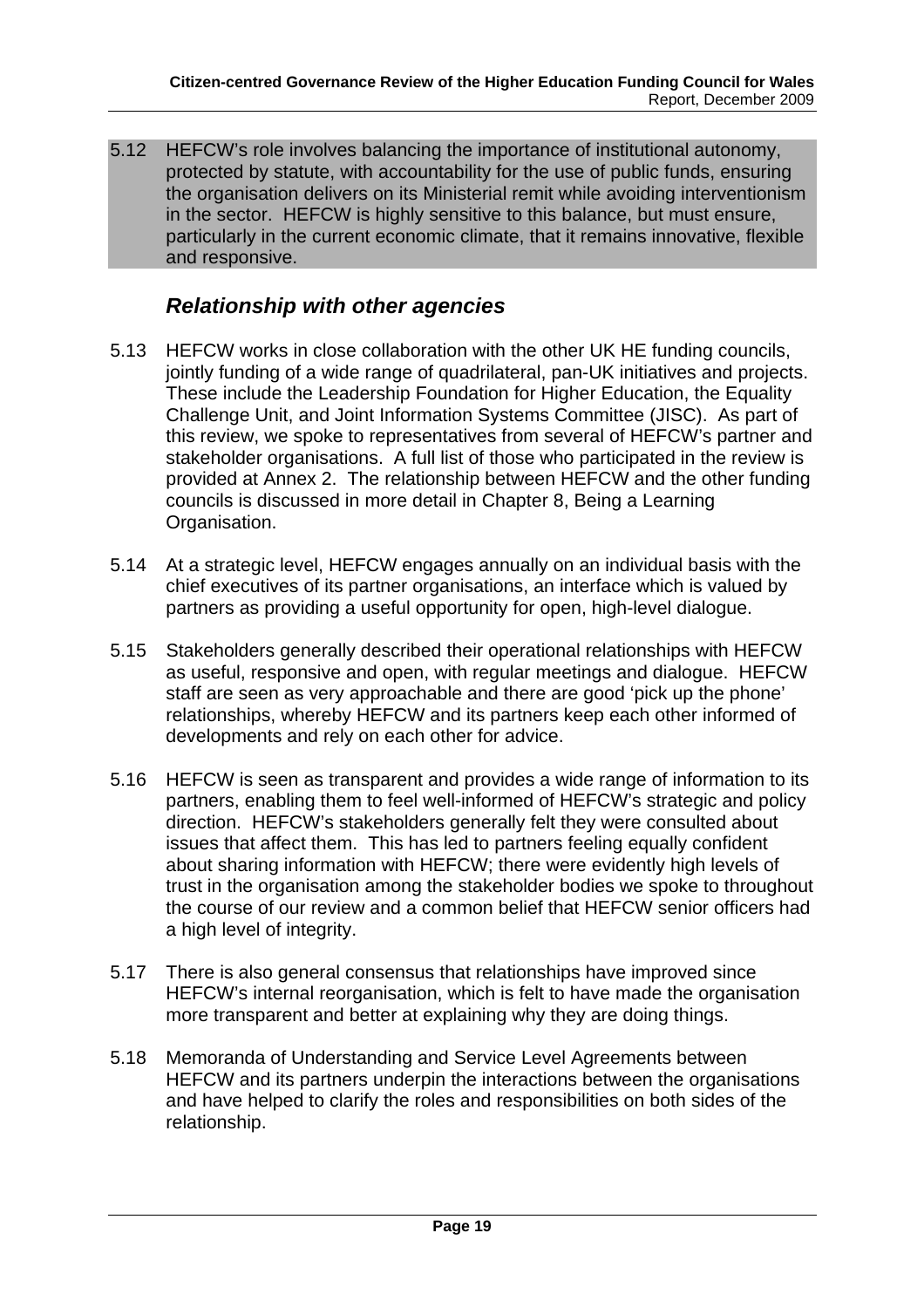- 5.19 HEFCW is seen as a supportive organisation and has played a useful role in the past in mediating between different stakeholder and partner organisations, helping to ensure all those involved in the delivery chain are working effectively together.
- 5.20 HEFCW is respected by many of its partners for being open to innovation, listening to new ideas and providing stakeholders with opportunities to trial them, leading to a sense of being valued and included in driving forward agendas.
- 5.21 Many of HEFCW's partners told us that they value the role the organisation plays in championing Welsh and devolved interests in a UK HE context.

#### *Reflections*

- 5.22 While new annual monitoring statements are seen to have improved and become more strategic, the main criticism we heard about HEFCW from its stakeholders was the heavy administrative burden many feel is placed on them by HEFCW's systems for reporting and monitoring. This was echoed by several of the representatives from HEIs who participated in the review (as mentioned earlier in this chapter). HEFCW may wish to reassess such processes, to ensure that the requirements it issues to partners and stakeholders are proportionate, in line with Hampton Principles.
- 5.23 HEFCW invites relevant stakeholder organisations to participate in or attend as observers at some of its committees. The meetings are generally felt to be inclusive and committee members open to listening to the views and comments of stakeholders and observers. However, there was some concern expressed to us by a minority of participants about the high volume of papers and extensive background reading required for these committees. While the quality of the papers was not disputed, HEFCW may wish to consider possible ways to streamline the level of administrative burden in relation to its committee papers. This is aligned to reflections made in 4.13.
- 5.24 Generally partner organisations feel that HEFCW provides them with reasonable timeframes in which to plan ahead. However, an issue which emerged from some stakeholder representatives was a concern about the occasional lack of continuity of projects, describing some examples of shorttermism by HEFCW. Sustainability is a key issue in public services provision in the current climate, which HEFCW needs to ensure is central to its strategic vision and long-term planning.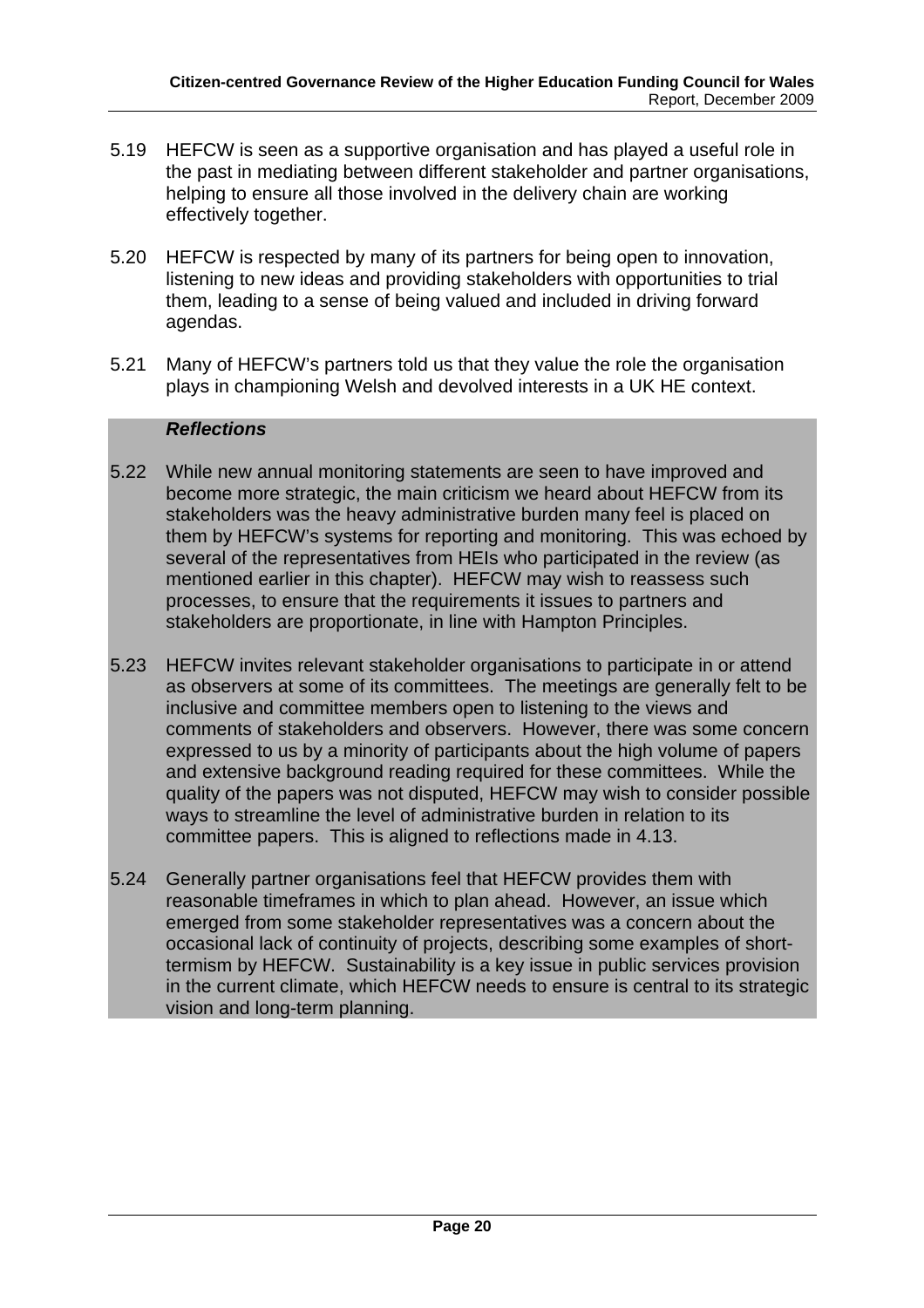# <span id="page-21-0"></span>**6. Living public service values**

*Being a value-driven organisation, rooted in Nolan principles and high standards of public life and behaviour, including openness, customer service standards, diversity and engaged leadership.* 

### *A value-driven organisation*

6.1 HEFCW's seven strategic aims and four core values are clearly mapped out in its strategic plan, annual report and on its website. Internally, HEFCW has broadened its use of corporate values, to increase its staff's understanding of how their work impacts on the overall aims of the organisation. This is a highly important tool in developing a culture of involved, motivated and empowered staff.

### *Reflections*

- 6.2 HEFCW has been a recognised Investor in People for a number of years, and its IiP status was renewed for a further three years in May 2009. We would like to echo the recent IiP Assessment's proposal that there is scope to bolster this use of values through the strategic plan, by separating the strategic objectives from the more detailed operational objectives. This will help to ensure that all those within the organisation focus on the 'big picture' and are able to align their work to a corporate vision.
- 6.3 Similar suggestions were made by representatives from HEIs, both throughout our review and in HEFCW's stakeholder survey, who felt HEFCW's strategic plan would be more useful to them if it were more 'visionary' in how it intends to deliver the Minister's priorities. There is a real desire from the sector to be involved in shaping the 'big picture' about the direction in which the Minister would like to see HE moving towards in the coming years. This could be expressed more clearly by HEFCW, provided it was a vision developed in conjunction with all those involved in the policy and delivery chain. The new HE strategy, *For Our Future*, provides a significant opportunity for this kind of vision setting.

### *Customer service standards*

6.4 HEFCW's openness with its customers and stakeholders was discussed in the previous chapter. Generally HEFCW's operational relationships with its stakeholders are good at individual officer level, and initiatives such as the Council's programme of institutional visits have been well received by HEIs.

### *Reflections*

6.5 Corporately, some further improvements could be made to build on the successful progress made to date. There is some desire for HEFCW to be more transparent and provide a deeper level of feedback, and scope for administrative processes to become more streamlined.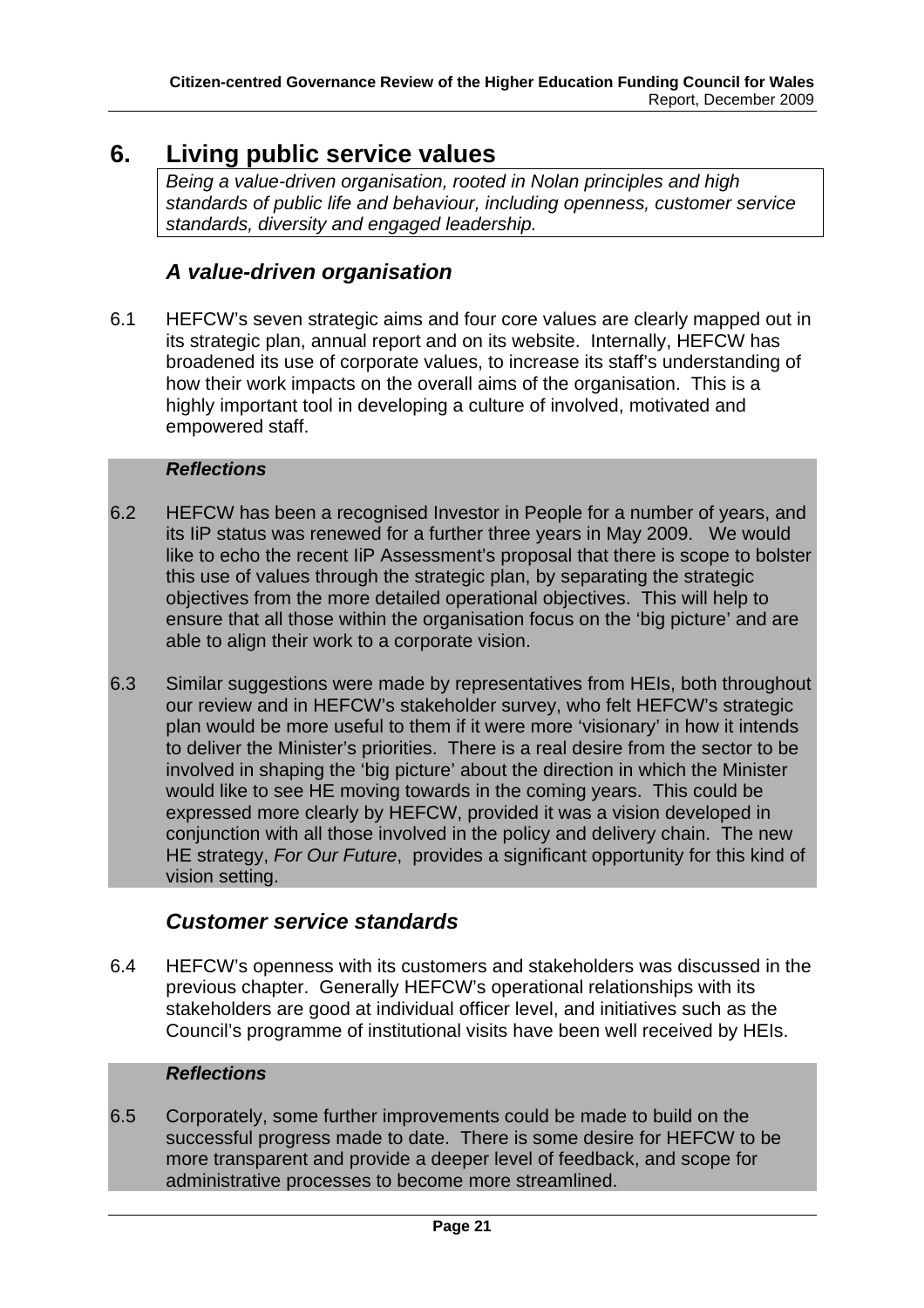# *Culture of good debate*

- 6.6 The organisation seems to embody a culture of good debate, with staff encouraged and empowered to voice ideas and concerns with their line managers and other senior officers. Feedback is regularly given both from the bottom-up, through a standing agenda item at Management Board meetings, and top-down, through team meetings when discussions from Management Board and Council are fed back to staff. Further ways to improve consistency and strengthen communication channels, such as the use of a Core Brief to cascade messages from the Management Board to staff, were discussed in more detail at 4.6.
- 6.7 The level of debate at Council and committees is high and enables a free exchange of ideas and probing challenge. Through observing Council members at meetings it was clearly demonstrated that the members were well prepared, having read the papers, which were of a high standard and contributed positively throughout the well chaired meetings. The Executive were frequently challenged on issues in a constructive way, there was no question of the Council members having insufficient information on which to make informed decisions. Reflections on this are provided in Chapter 4.
- 6.8 Since HEFCW's Organisational Design Review last year, an internal Policy Forum has been established to provide a structured space to concentrate on broad, strategic policy issues. While still seen by some officers as a 'work in progress', there is general agreement that it will make policy development within the organisation more inclusive, as relevant officers, including those at a junior level, are invited to contribute to discussions.

# *Equality and diversity*

### **Commitment to being an equal opportunities employer**

- 6.9 HEFCW is a member of the South East Wales Equality Network and its steering group, enabling the organisation to learn and share good practice and develop its equality and diversity employer role. Some of the ways HEFCW is working to provide equal opportunities and promote equality and diversity are outlined in the following examples.
- 6.10 Equality and diversity training is provided for all new starters, and refresher training for existing staff is provided at least biennially. Other training provided to all staff has included effective equality impact assessing and roles and responsibilities under equalities legislation. Further training has been offered to those interested, for example British Sign Language taster sessions.
- 6.11 Several members of staff have also been trained as Fair Treatment Advisers, to provide confidential support and advice to staff where there is a perception of discrimination or unfair treatment, and investigation officers, to deal with complaints of harassment and bullying should they arise.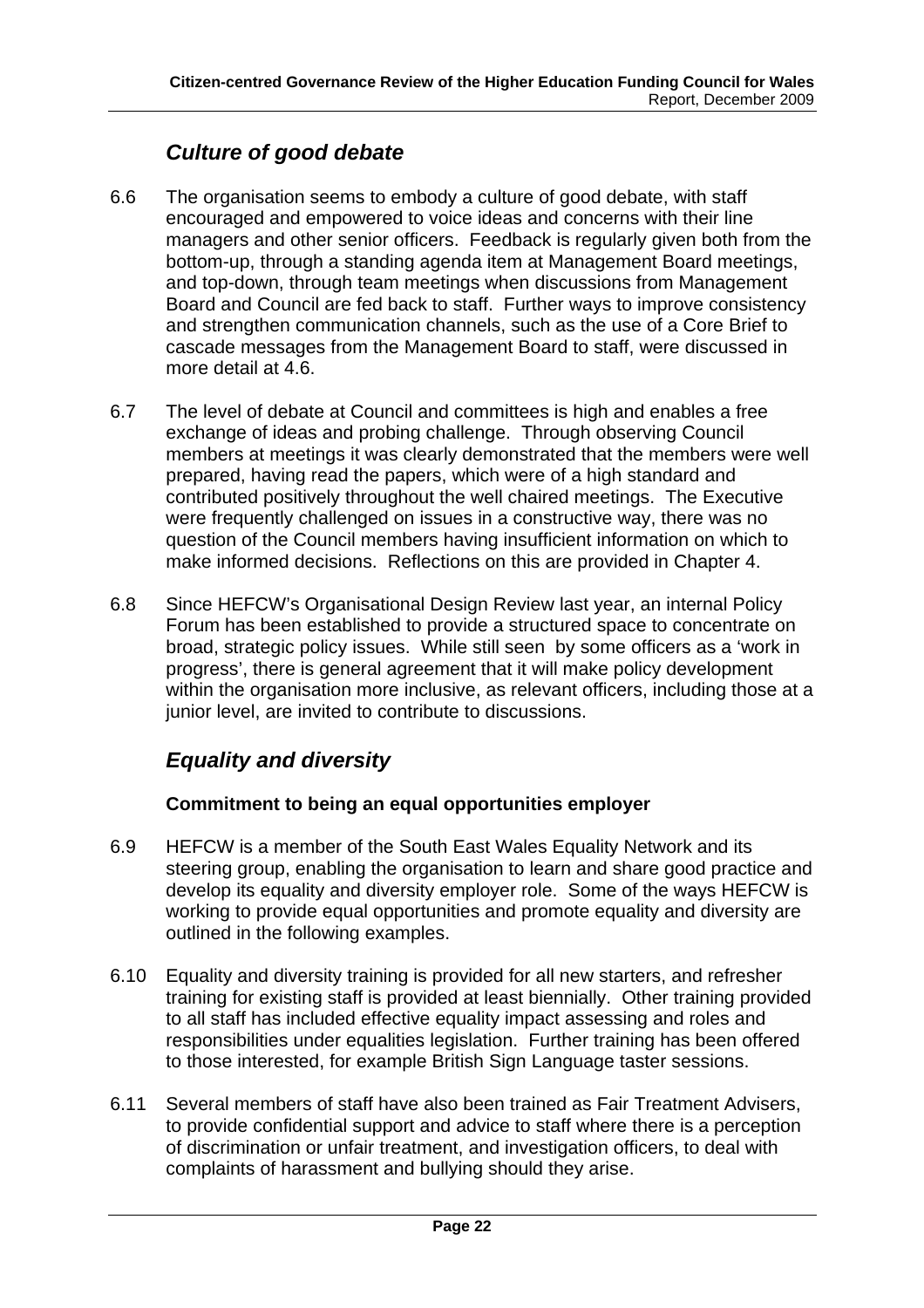- 6.12 In early 2007 HEFCW undertook an access audit of its offices and facilities. HEFCW has subsequently worked with its building manager to make improvements to the office, including hearing induction loops for reception and meeting rooms, ergonomic equipment and automated doors.
- 6.13 HEFCW enables its employees to operate different patterns of working to suit their individual needs and those of the organisation through a flexible working hours policy.
- 6.14 The organisation has undertaken an equal pay audit with ACAS to assess and address any pay gaps between staff of different genders, ethnicity, disability and age.

### **Promoting equality in the HE sector**

- 6.15 HEFCW actively promotes equality and diversity in higher education in Wales. It funds the UK-wide Equality Challenge Unit for higher education, and contributes to its Welsh advisory group, a discussion forum for staff of HEIs with equality and diversity specialisms and responsibilities to share good practice.
- 6.16 The organisation has worked for several years with institutions to evaluate their equality schemes and action plans, to ensure compliance with legislation and identify development opportunities.
- 6.17 HEFCW is addressing and promoting disability equality in a range of ways including: asking institutions to include provision for disabled students in their widening access strategies; providing disability premium funding allocations to HEIs (based on numbers of students in receipt of a Disabled Students' Allowance); and through visits to staff and students at institutions by HEFCW's disability and diversity coordinator.
- 6.18 HEFCW has funded a project to investigate issues about ethnicity and degree attainment and raise awareness of the needs of students from all ethnic backgrounds across the HE sector. It is also involved in a Race Forum action research project which looks at the experiences of BME staff in HEIs and develops interventions aimed at improving their experiences.
- 6.19 The organisation is working with the HE sector to encourage the recruitment of students into non-traditional gender subjects, such as science, technology, engineering and maths (known as STEM subjects).
- 6.20 The organisation recognises that while there are a number of women in Deputy or Pro-Vice Chancellor roles in Wales, there are no women heads of Welsh HEIs, and progress has generally been fairly slow in strengthening the profile of women in higher level management posts in institutions. HEFCW has funded an initiative to promote understanding and address the barriers identified through a Wales-wide mentoring programme aimed at developing future women leaders.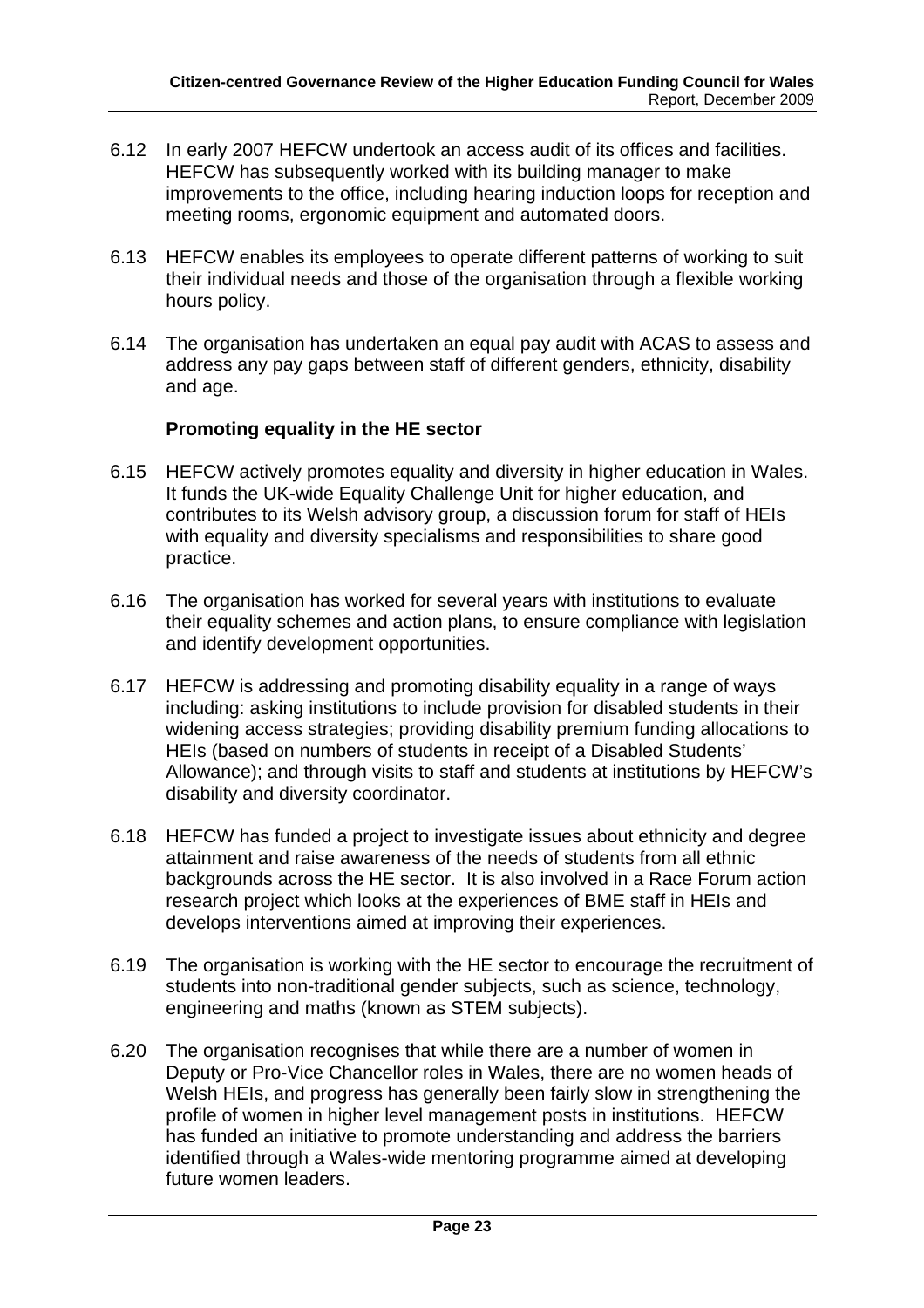# <span id="page-24-0"></span>**7. Fostering innovative delivery**

*Being creative and innovative in the delivery of public services - working from evidence, and taking managed risks to achieve better outcomes.* 

# *Reconfiguration and collaboration*

- 7.1 Reconfiguration and collaboration has been a key priority for the Assembly Government dating back to its inclusion in 'Reaching Higher', the Strategy for a Higher Education Sector in Wales published in March 2002. Since then, significant funding has been allocated to deliver this initiative and there have been a number of notable successes. HEFCW's role in this area of policy delivery is seen as being reactive to organisations that choose to consider this move, rather than being proactive in engaging with potential institutions. Reasons for this are outlined in the next few paragraphs. Those institutions that have utilised the funding stream either for full mergers or for collaborations, for example to increase critical mass in terms of research capability, have all been highly complimentary of the support they received from HEFCW throughout the process.
- 7.2 During the course of the review there was little dissent from the HEI sector that the current situation of twelve small (relative to the rest of the UK), geographically dispersed institutions is unsustainable. Given these factors, it may be seen as surprising that in seven years there has not been greater movement towards formal reconfiguration and less formal collaborative working.
- 7.3 There is a frustration within some institutions as to why greater success has not manifested, including a belief that there is a lack of a joined-up, strategic vision of what the HEI sector in Wales should to look like and what outcomes are desired. In order to motivate governing bodies of HEIs to make fundamental changes to their organisations, it is necessary to clearly articulate the benefits and an overarching way forward for higher education in Wales. The Jones Review makes clear that although there is logic for reconfiguration, there is a need for a strategic context or vision of where we are trying to get to, rather than a 'mantra' of collaboration for its own sake.
- 7.4 Recognition of the difference between the pre- and post- '92 institutions is a cause of some concern within the HEI sector, with fears that HEFCW may perceive them in excessively differentiated ways. That is, that the pre-'92s should be aiming to increase their research capacity and the post-'92s concentrating on the widening access agenda, delivering foundation degrees and reconfiguring and collaborating with further education institutions. Although a need for greater understanding of differences is welcomed by HEIs, the post-'92s in particular are keen to avoid a situation of creating a twotier university system whereby a 'research intensive' versus 'teaching intensive' fragmentation occurs. It is important that students and employers do not view what they are being offered as a second rate opportunity but as a first rate route.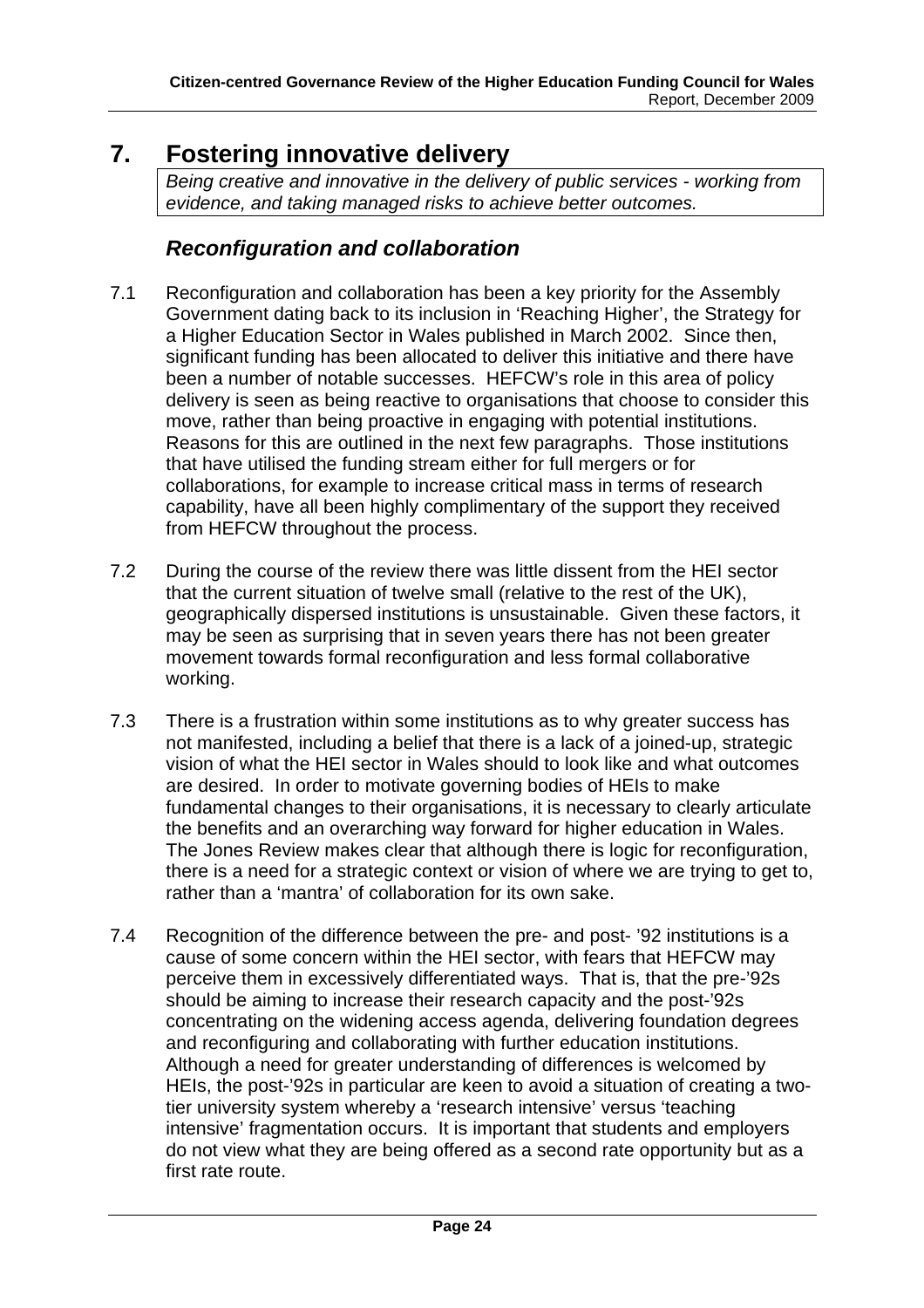- 7.5 There is a clear message from the sector that reconfiguration and collaboration is still needed, but should be based on local synergies, be part of a regional approach and requires a strategic framework. It was also made clear that 'forced marriages' would not work, that these could lead to friction, wasted energy, and require closer management by HEFCW in the longer term.
- 7.6 There is a view within the sector that the agenda has been pushed hard by the Assembly Government but not always to great benefits, and that now it is essential that it is driven by the right motives, funded in the right way and takes into consideration other policies within higher education. HEFCW could have a greater impact on this move to an integrated approach if enabled to have a more strategic methodology in the use of all its funds rather than have pockets of funding allocated to individual policy initiatives. This would require a different, more open and closer relationship between the funding council and the Assembly Government.

### *Reflections*

- 7.7 HEFCW may wish to consider drawing together some of the innovative good practice that has been demonstrated across the HEI sector in Wales and disseminate it so that others can benefit from the learning experiences.
- 7.8 The range of reconfiguration and collaboration that has taken place in Wales has been varied. The demonstration of benefits derived from the process could be a way that HEFCW may want to incentivise others that have not considered using the approach.

## *Links with further education*

7.9 The links between higher and further education institutions have grown and continue to develop. The introduction of foundation degrees has further built on this, and provides a sound basis for a strengthened sector that serves a wider community of learners. There is however quite a strong feeling within the HE sector that closer collaboration and potential mergers between HEIs and FEIs could diminish the 'hard fought for' university status by post-'92s, despite the Assembly Government wanting HE and FE to continue to have distinct missions. The Jones Review picks up on this issue and highlights how strengthened relationships and partnerships will enable greater access to and a wider distribution of higher education throughout Wales. Both HE and FE institutions will benefit, as well as local employers and ultimately citizens. The pilot being undertaken in the Heads of the Valleys region will be a good indicator of what level of take-up there is likely to be in an area where education to Level 4 amongst working age people is one of the lowest in the UK and traditionally a significant proportion of the population has not relocated for education or employment purposes.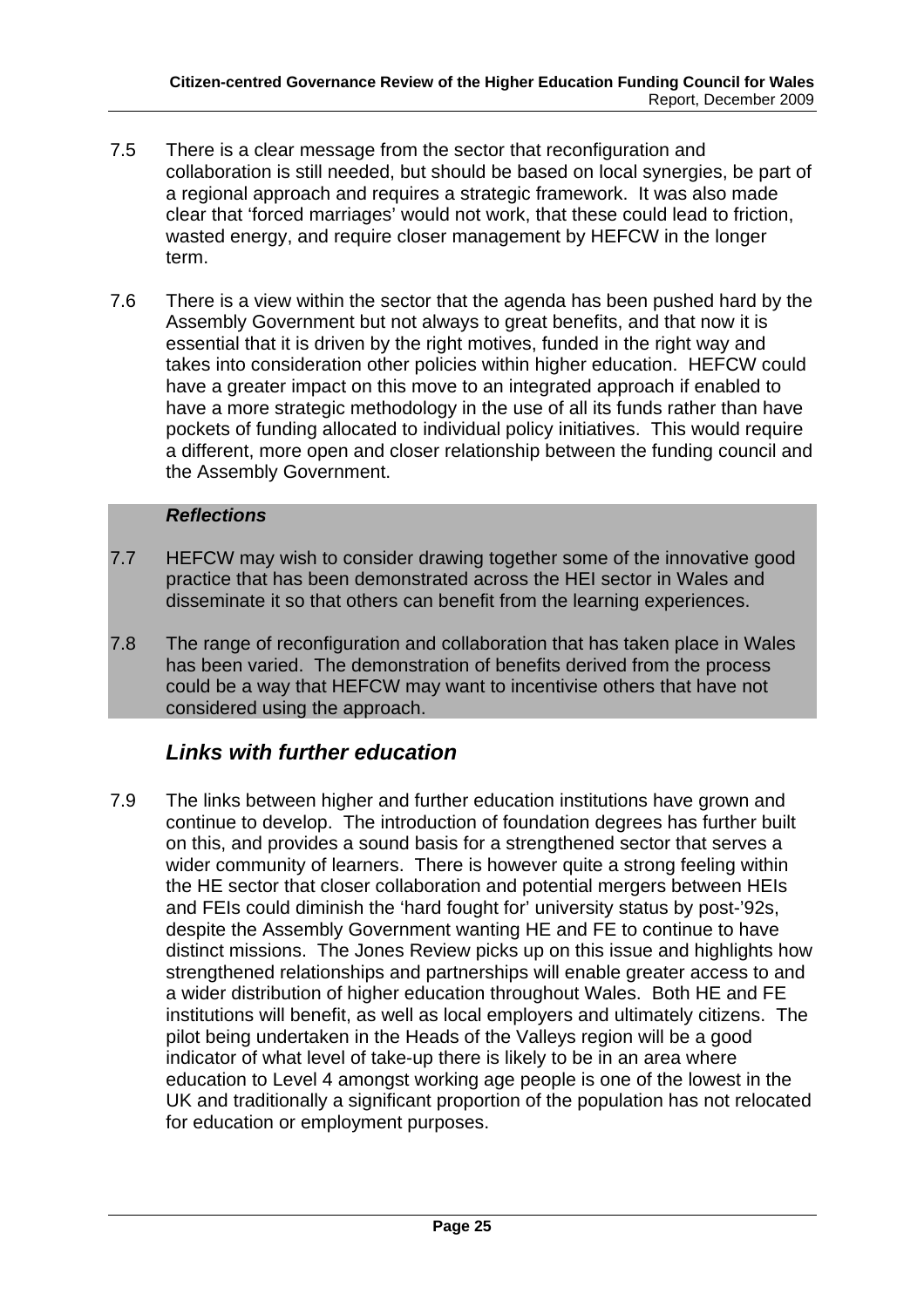- 7.10 The introduction of foundation degrees is an important link in the integration of policies being incentivised by HEFCW. It could have been used as a stronger lever to deliver on widening access, the collaboration agenda and even the third mission. The momentum that is now taking forward the policy needs to be taken advantage of and promoted in locations where currently it isn't being considered. The lack of funding attached to this issue has been regularly given as the reason for its slow start in Wales, however if there was more flexibility in how HEFCW are able to incentivise delivery of key priorities this may help.
- 7.11 On 23 June 2009, the Minister for Education and Lifelong Learning referred to a 'distinctive mission' in her statement in response to the Jones Review and in essence this has been a thread throughout the interviews undertaken for this review. There are some institutions that clearly work much more closely and effectively with their local communities, employers and with the existing FE providers with which many could be described as having a shared mission. There is a sense of the organisations being locally owned and delivering for their specific local requirements. Others are more proficient and better set up to deliver world class research. Many have a foot in both camps and for some, it is difficult to see how this can result in the best outcomes for an institution, its students and its sustainability in a highly competitive sector.

### *Reflections*

- 7.12 The importance of FEIs in delivering HE is growing. HEFCW may wish to consider broadening the Council's expertise by including a member with specific FE experience.
- 7.13 As Assembly Government policy on Foundation Degrees clarifies, HEFCW may wish to consider how best to promote this particular qualification, in partnerships between HEIs, FEIs and employers.
- 7.14 HEFCW may want to explore having a more formal and creative relationship with Colegau Cymru/ Colleges Wales (formerly Fforwm), the representative body of FEIs, alongside the relationship with HEW which represents the HE sector.

### *Third Mission*

7.15 Higher Education's 'third mission' refers to the exploitation of knowledge to the benefit of the social, cultural and economic development of our society. HEFCW funds third mission initiatives and collaborative projects, which in many cases will potentially lead to ground-breaking new products including medicines and fuels.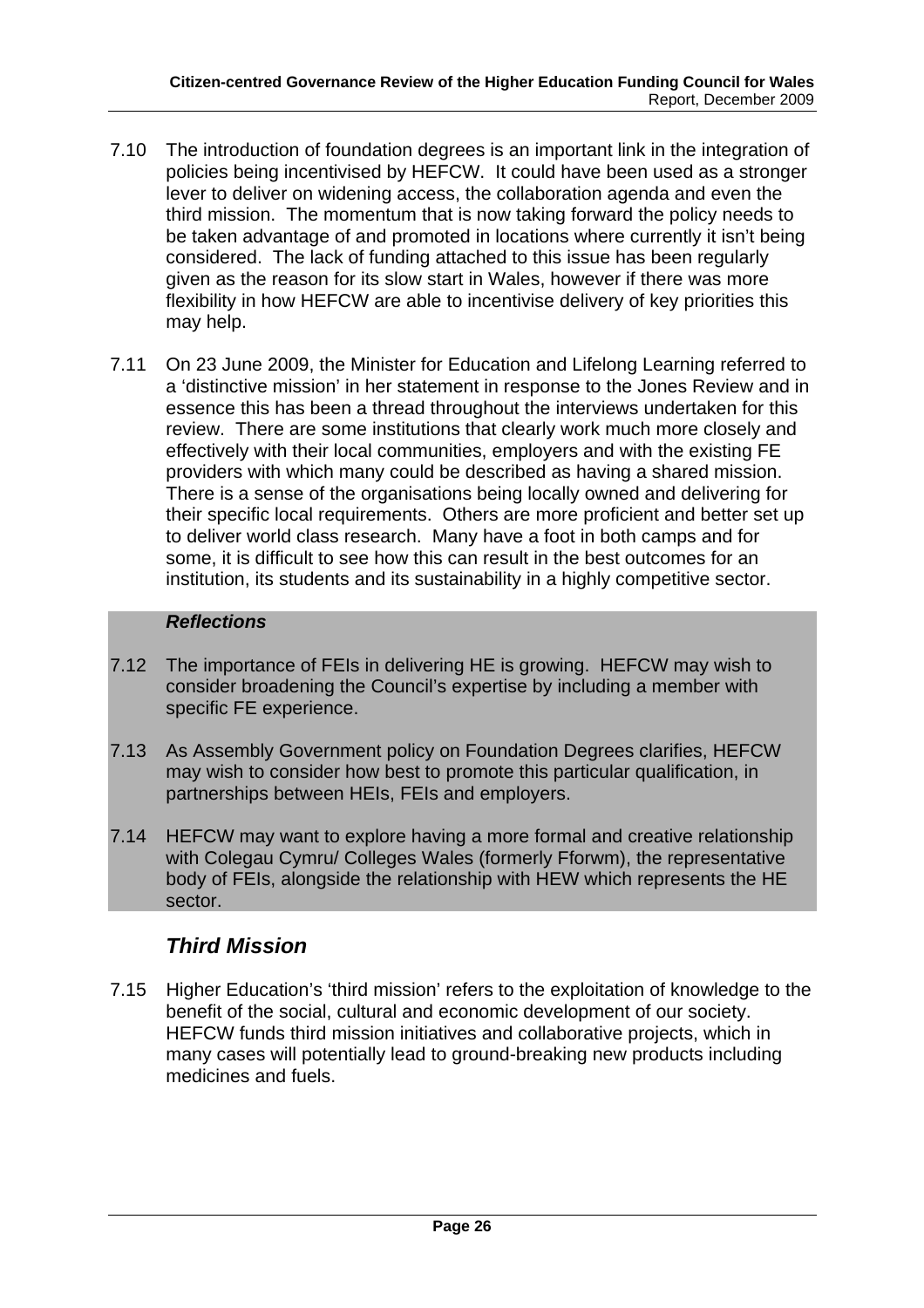- 7.16 Examples of collaborative projects that HEFCW and the Department of Economy and Transport (DE&T) within the Assembly Government are funding are outlined below.
	- Aberystwyth University's Biofuels project has a potentially global impact.
	- University of Cardiff and a medical device company in West Wales are researching the use of magnets to stimulate the brain after strokes and the potential use with people suffering with Alzheimer's disease. This is a small project with potentially great quality of life implications.
	- Glyndwr University and a local aerospace engineering company are looking at the effect of lightning strikes on composite wings of aeroplanes. The non-metal wings are lighter and therefore, if safe to use, will save fuel.

These are good examples of innovation and of HEFCW's part in delivering them, fully utilising the talent and expertise within the organisation, other departments of the Assembly Government and external specialists when deemed necessary. The relationships developed in delivering on the third mission are highly valued by external bodies and the DE&T in the Welsh Assembly Government as positive, constructive and productive.

7.17 Another funding stream to encourage a positive third mission outcome is Academic Expertise for Business (A4B), a six year project funding up to £70m by the Welsh Assembly Government and European Structural Funds. It is geared to ensure Wales maximises the economic impact of its academic institutions. A4B will support a range of activities in higher and further education institutions to develop more effective knowledge transfer mechanisms, to commercialise their intellectual property, develop new products and processes, increase business investment in research and development, and extend and exploit the research base. The work is very much designed to complement the work that HEFCW is currently doing.

#### *Reflections*

7.18 As a sector, HEFCW has sometimes found Welsh businesses difficult to engage with. To improve the position, HEFCW may wish to expand its influence by using funding as a lever to encourage businesses to work with and ultimately utilise the HEI sector in Wales to their mutual advantage. There is more to be done in Wales to maximise the commercial funding component of research within HEIs, and HEFCW could look to take a more prominent role in this, as the main funder of research in Wales (compared with the position in England where business is a greater contributor than government),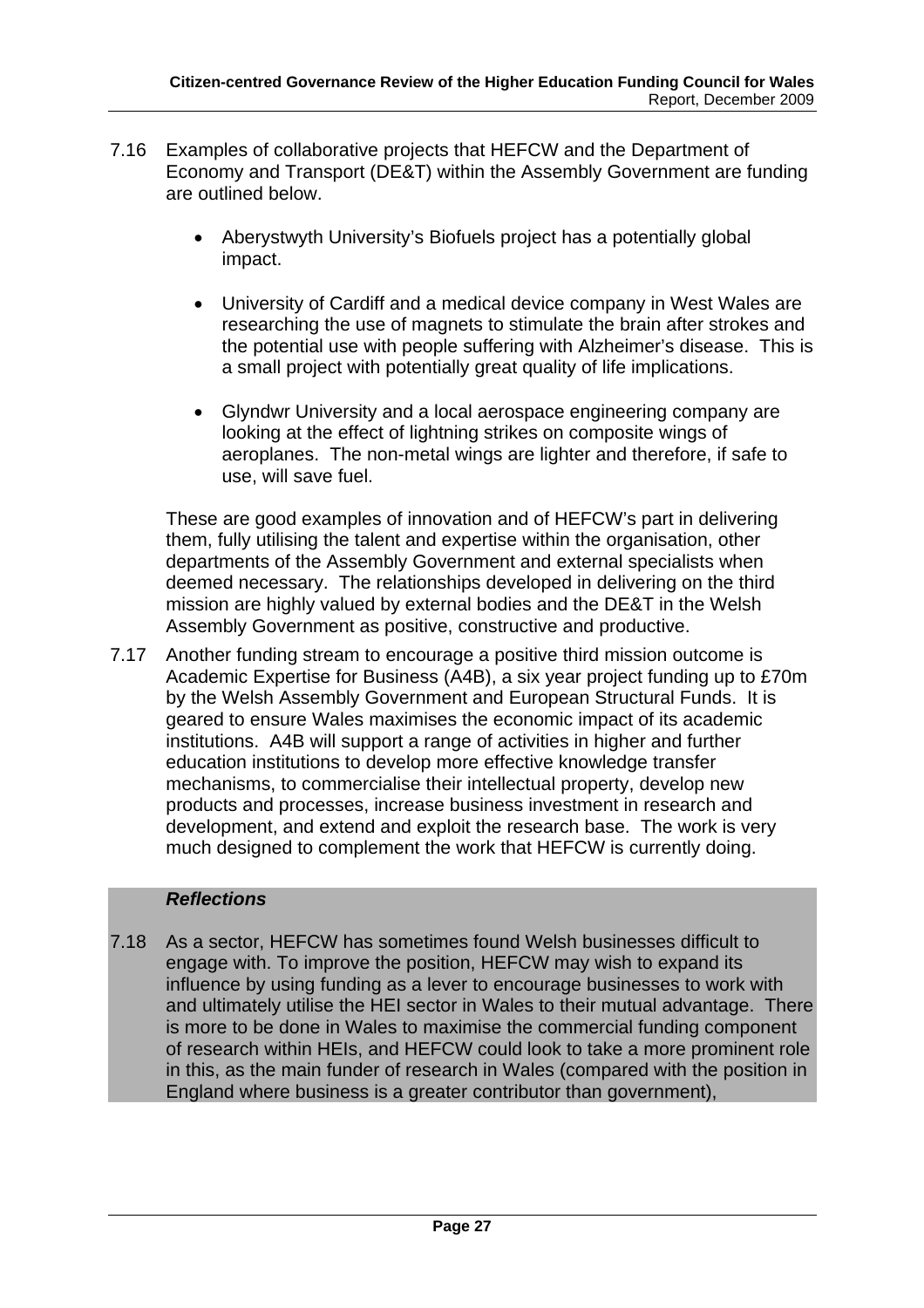# <span id="page-28-0"></span>**8. Being a learning organisation**

*Always learning and always improving service delivery. .* 

### *Learning within the organisation*

8.1 HEFCW is seen to be continuously learning and improving, through a wide range of ongoing learning and development opportunities provided to all staff, including a perpetual programme of Welsh language courses. The organisation has a training plan which documents training needs that have been identified either through individual forward job plans or at a corporate level, with the aim of being able to match skills to organisational and operational objectives.

#### *Reflections*

- 8.2 We would echo the recommendation in HEFCW's recent Investors in People assessment that consideration is given to ways to capture information about the extensive range and impact of informal, on-the-job learning that takes place within the organisation.
- 8.3 We note that in response to the IiP review, the Management Board has developed an action plan to take on board and seek to resolve all such suggestions for improvement. Many of the changes that are being considered are in line with the Citizen-centred Governance Principle 'Knowing who does what and why' and were discussed in Chapter 4. The Management Board's responsiveness to this kind of advice demonstrates real commitment to improving the organisation.

### *Staff attitude survey*

8.4 HEFCW has run an annual Staff Attitude Survey for the past five years. The online survey of all HEFCW employees highlights areas which staff feel are working well and provides an opportunity to raise issues anonymously and confidentially. The results are analysed and discussed with all staff. The Management Board takes the results of the survey very seriously, and has developed a range of improvements to address issues that have emerged.

### *Stakeholder survey*

8.5 A significant example of HEFCW listening to and learning from its service users is its stakeholder survey, the first of which was commissioned in Autumn 2007. External stakeholders were asked about the quality and effectiveness of the services, communication and support they receive from HEFCW, the relationship more generally, and priority areas for improvement. There was a good response rate, with 65 responses from HE institutions and 48 responses from partner organisations in Wales and elsewhere in the UK. The results of the survey were published on HEFCW's website, demonstrating a commitment to providing openness and transparency.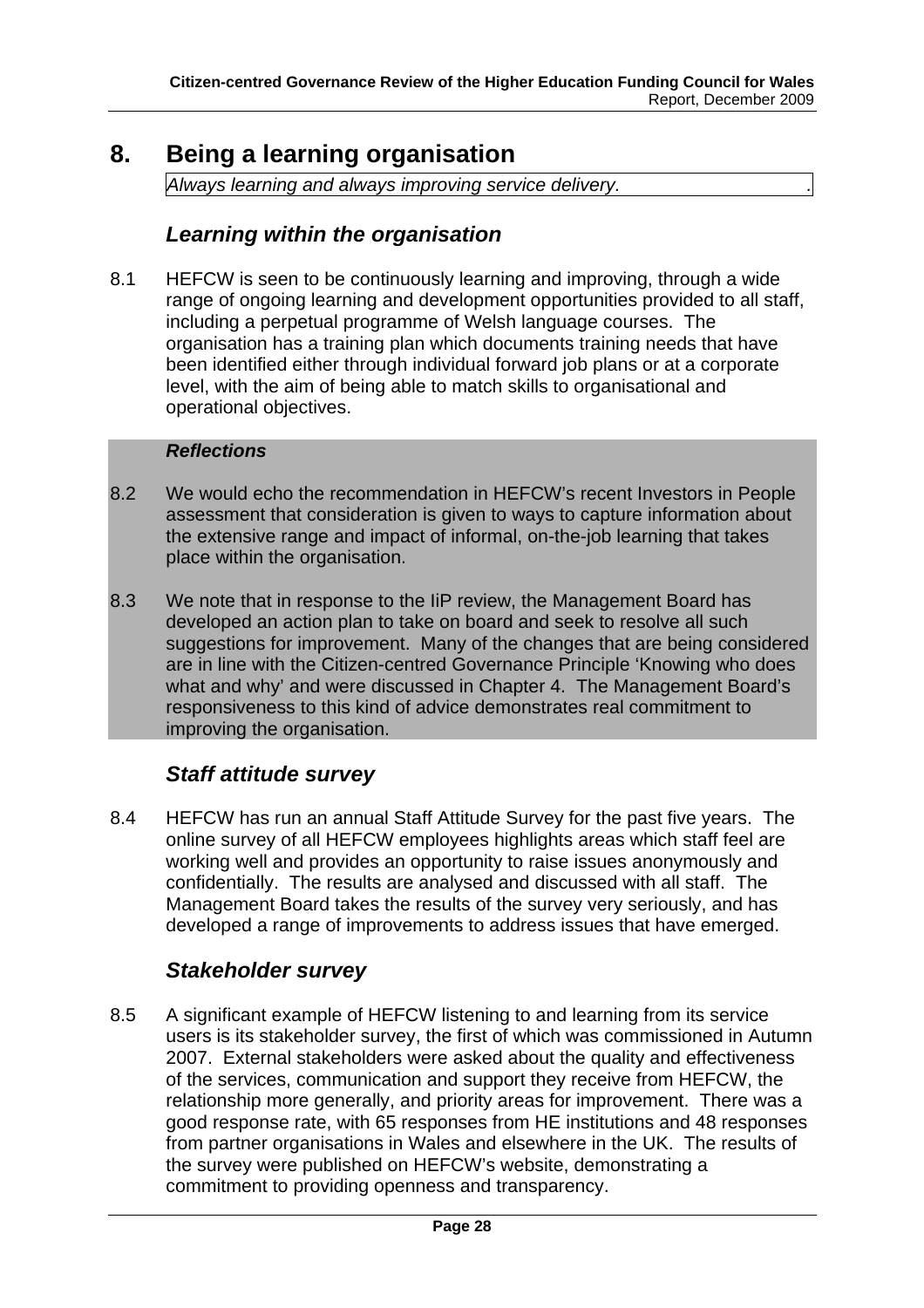- 8.6 The survey itself asked for stakeholders' views on whether HEFCW was a listening and learning organisation. Approximately two thirds of participants felt they were given opportunities to provide HEFCW with feedback, and slightly less felt HEFCW acts on the feedback it receives.
- 8.7 HEFCW learnt considerable lessons from the exercise, and acted upon the feedback it received in several ways. Perhaps the most significant change made subsequently was the new model of strategic engagement with HEIs, discussed in Chapter 5, Engaging with others. This tackles several issues identified through the stakeholder survey, including:
	- views that HEFCW was not seen as committed to supporting leadership, governance and management issues in HEIs (addressed through HEFCW's new governance toolkit);
	- perceptions that HEFCW's analysis and feedback on institutional strategic plans could be more effective and less focussed on operational detail (addressed through a new more strategic analysis every three years rather than annually);
	- and a desire for better dialogue with the sector (now being developed through initiatives such as institutional visits by HEFCW's council, which provide further opportunities for listening to stakeholders and learning about their service needs).

While some of these new developments are yet to take effect, we found much enthusiasm about the proposals from the stakeholders participating in our review, who felt that the changes would improve the relationship and service.

### *Reflections*

8.8 The stakeholder survey was evidently a highly effective tool in garnering information directly from service users and using their views to make tangible improvements. It will be worthwhile repeating the exercise, perhaps on a biennial basis, in order to measure the impact and success of the changes made since the last survey, assess whether HEFCW's approval rating among its partners has increased as a result, as well as identify further areas for improvement.

### *Learning from peers*

- 8.9 There is evidence of much learning and knowledge transfer between HEFCW and the other UK HE funding councils. The governance of each is slightly different, as is their scope and cultural context. However, the relationships between the four agencies responsible for HE funding are productive, positive and provide opportunities for much sharing of best practice.
- 8.10 These learning opportunities and networks operate at a range of levels throughout the organisations, both through formal arrangements and more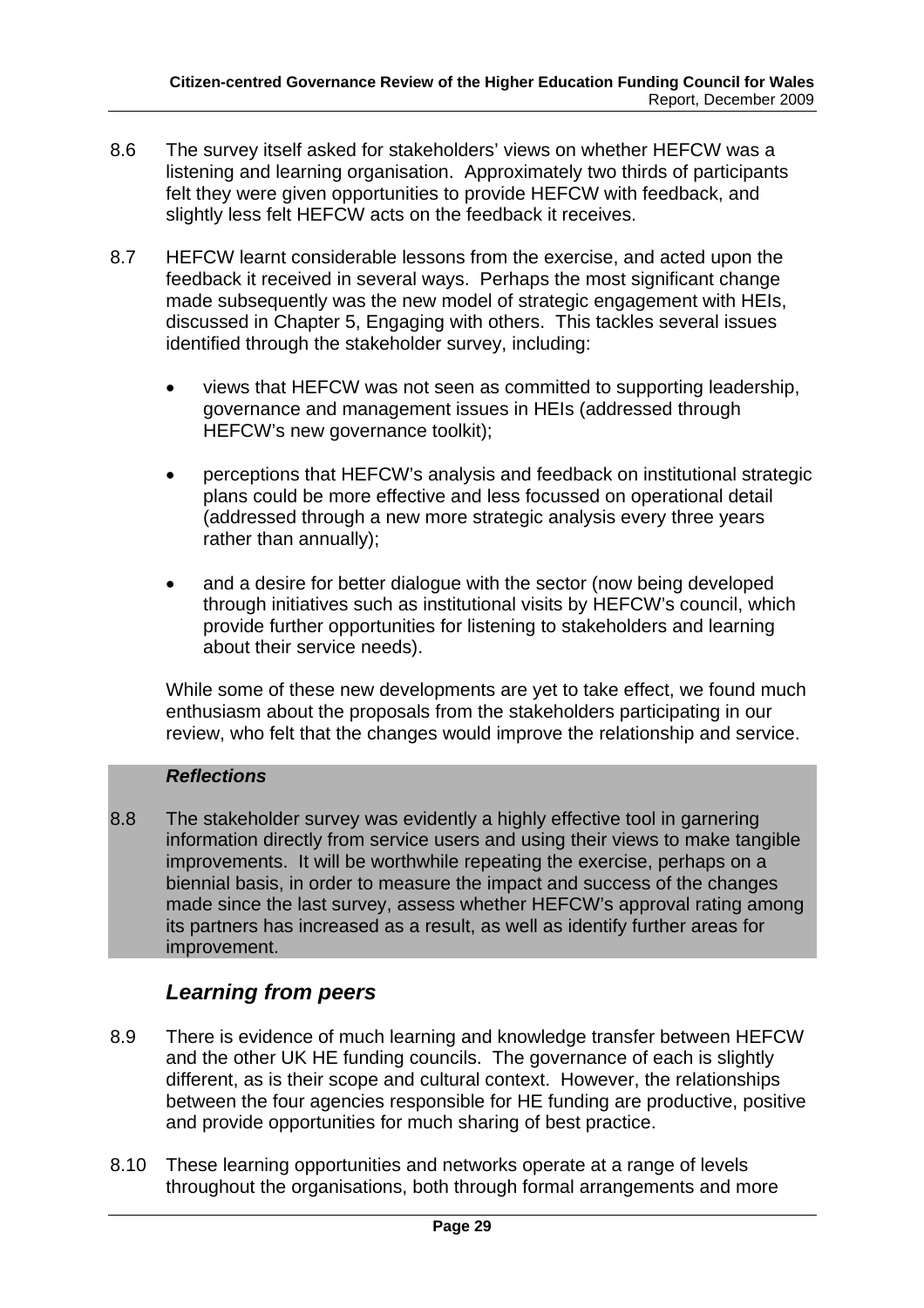informally between officers. The Chairs and Chief Executives of all funding councils meet formally twice a year, and all have observer status on each other's council meetings. There is also some cross-over at each other's committees. There are a range of 'four nations' groupings centred around functional areas, such as research policy, as well as more informal interfaces between HEFCW staff and their counterparts from elsewhere in the UK, with a good deal of regular communication.

- 8.11 These relationships are seen as strong at all levels, and valued as helpful by officers and Council members alike. All those we spoke to, including representatives from other funding councils and central and devolved government departments, described the networks as providing invaluable opportunities to tap into the expertise of others, drawing on their knowledge and experiences of what has happened in other parts of the UK, both successes and lessons learned, and get different perspectives on analogous issues. Many used extremely positive language in talking about these relationships, such as 'generous', 'open', 'very willing to share' and 'inclusive'.
- 8.12 We heard several examples of HEFCW developing policies and approaches based on elements of similar work being done by funding councils elsewhere in the UK. There were also cases of HEFCW having considered processes being employed by peers, tested them with stakeholders, and following such consultation decided that it would not work for a Welsh context, or needed to be modified to suit the needs of HEIs in Wales. This kind of learning, and applying it appropriately to meet the needs of customers, is also consonant with the governance principle.
- 8.13 Moreover, this learning operates within a reciprocal framework; those we spoke to from other funding councils also offered us examples of lessons they have learnt from HEFCW. The overall picture was one of HEFCW being valued by its colleagues and recognised as a source of advice by peers.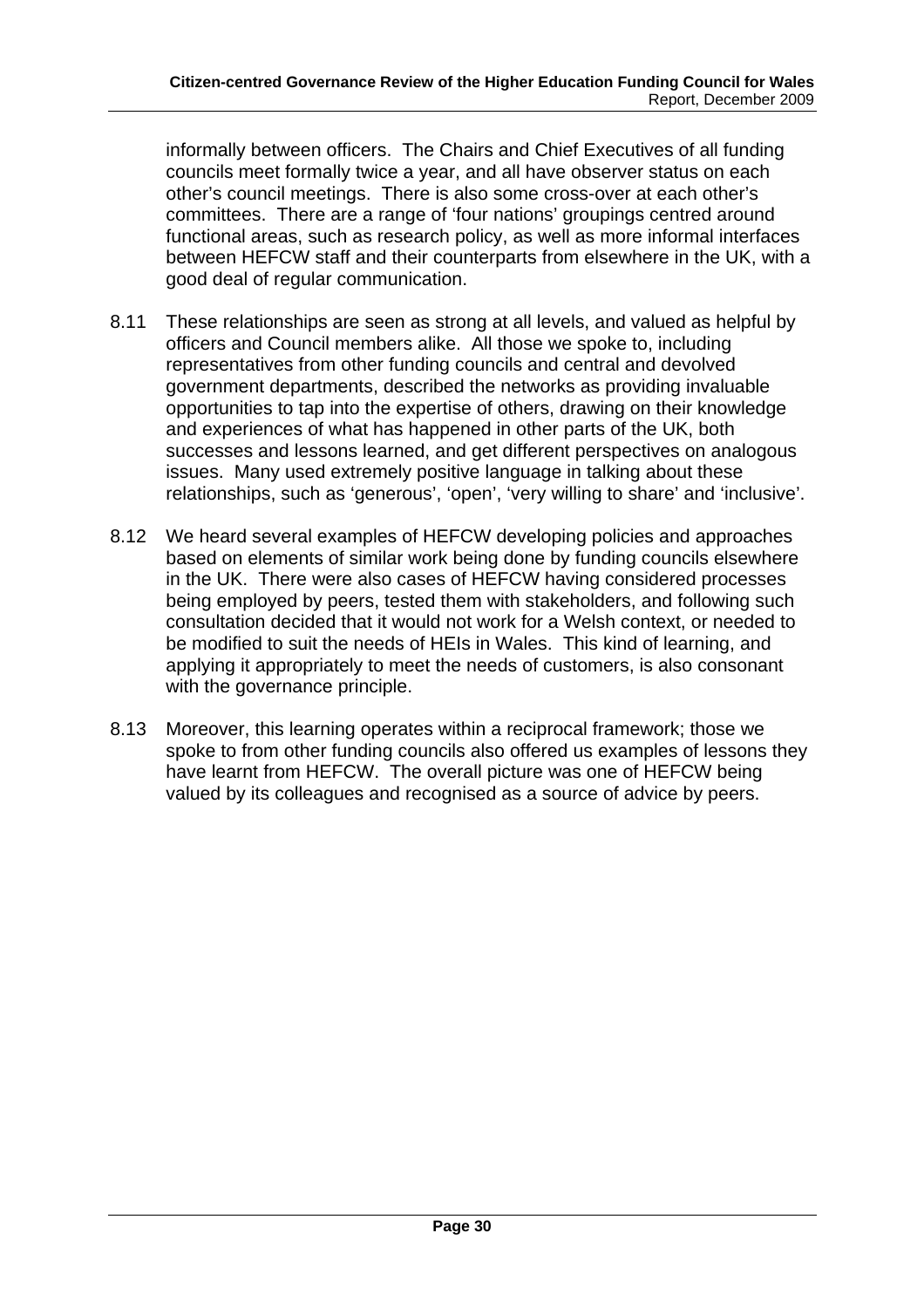# <span id="page-31-0"></span>**9. Achieving value for money**

*Looking after taxpayers' resources properly, and using them carefully to deliver high quality, efficient services.* 

### *HEFCW as a cost centre*

- 9.1 One of the lines of enquiry pursued with participants in the review was whether they felt HEFCW provides value for money. As stated in the Executive Summary, if using crude comparisons with counterparts in the UK, then HEFCW would not benefit from economies of scale and may appear expensive. However, to counter this, there are a number of key areas where HEFCW contributes to a UK-wide fund and receives on behalf of Wales a greater proportion of the outputs, for example in supporting the Leadership Foundation for Higher Education.
- 9.2 The Council is responsible for undertaking the role of ensuring that value for money is achieved, issues are addressed and the executive are constructively challenged. The changes in membership of the Council over the last two years have strengthened this. The Audit Committee was observed during the review and evidence of a thorough process of challenge to the executive was seen. Senior representatives of the Wales Audit Office were also present and confirmed that this was a typical meeting. The papers for the meeting were extensive and required about five hours of pre-meeting preparation by Council members in order to be able to challenge and contribute effectively. This level of commitment is one that was fully accepted by all members of the Council who were interviewed for the review.

## *Scope for more shared services*

- 9.3 There are already some good examples of where sharing services with other institutions has provided value for money. For example, HEFCW along with the other UK HE funding councils supports a UK-wide IT infrastructure project, the Joint Academic Network (JANET), which in Wales links with the Assembly Government's Public Sector Broadband Initiative. HEFCW's funding contribution only represents 5% of the total, but Wales undoubtedly receives an output significantly greater than 5% in value. The same can be demonstrated from the 5% share of the UK drive to increase the participation in STEM subjects.
- 9.4 As discussed in Chapter 7, there are opportunities for collaboration between HEIs that could be exploited by sharing common services, and these could also be extended to FEIs. We understand that there is an unresolved issue regarding VAT chargeable on transactions between individual organisations which currently, in order to make it worthwhile, results in collaborations being limited to those that make savings in excess of what the VAT penalty would be.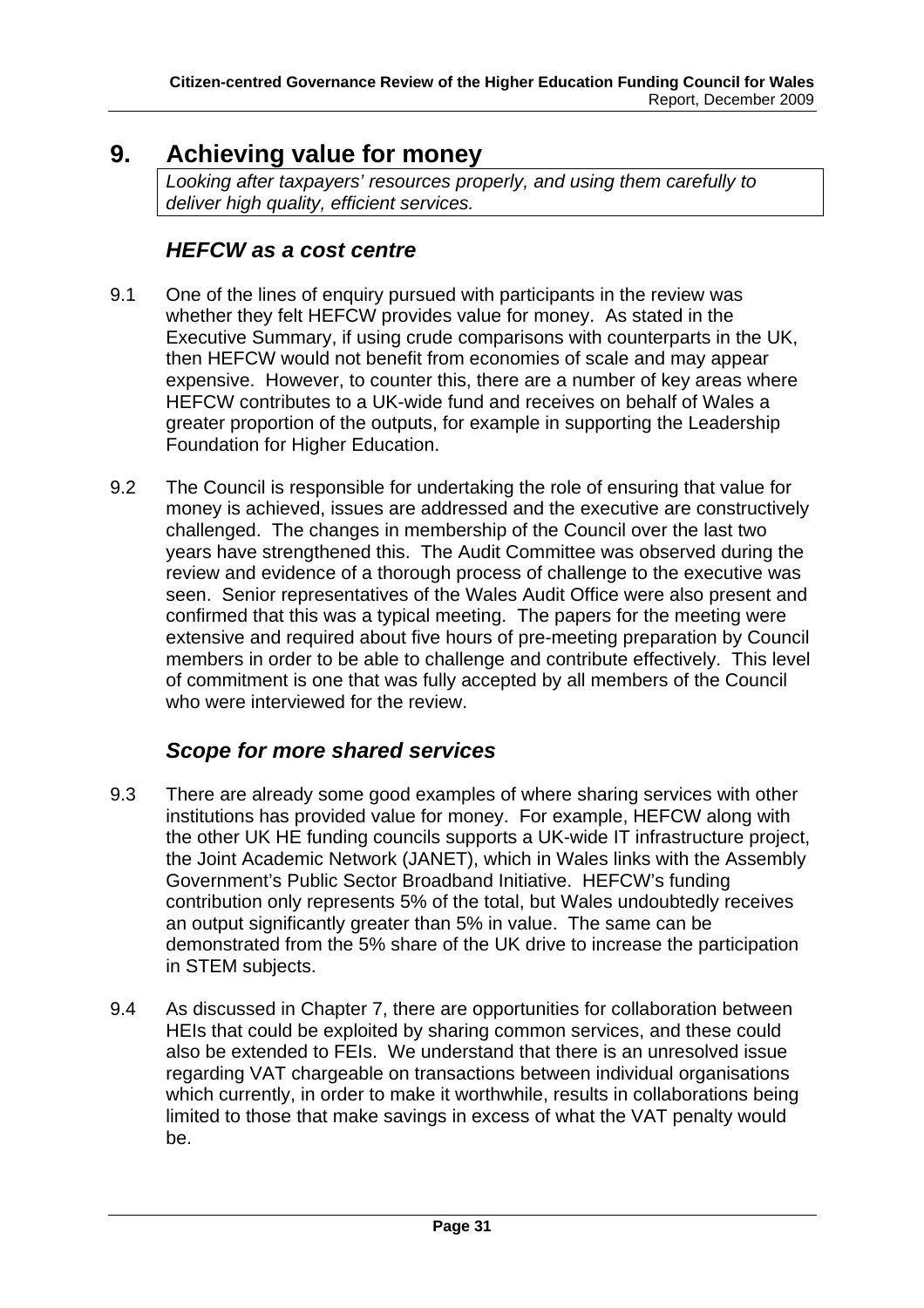# *Risk management*

- 9.5 The process of risk management within an organisation can give a strong indication of the level of importance given to value for money issues. Within HEFCW there is a clear process that starts from the bottom up. Each risk is owned by the person who identifies it and is best placed to manage it. There are layers of risk to take account of the impact they may have, starting with the individual owner, through their project or team and ultimately it will be included within the corporate risk register. The risks with the highest impact will be included in the papers for the Audit Committee. There is a strong understanding throughout the organisation about what constitutes a risk and the detail of the risks presented in the corporate risk register are known and understood by the Chief Executive and the relevant Director.
- 9.6 The level of confidence held by the external auditors of an organisation is also a good indicator of how seriously they take value for money issues. The recent reports and interviews undertaken identify clearly that the Wales Audit Office see HEFCW as a relatively low risk organisation, and although they have a significant amount of funding to distribute, it is done in a well controlled manner. There is also a high level of confidence in the senior officers as well as the Audit Committee.

### *Reflections*

9.7 Commitment to the Accounting Officer role is clearly taken very seriously by the Chief Executive and there is evidence that his steerage, along with that of a highly competent Audit Committee is a considerable strength for HEFCW. However, with the breadth of responsibilities required, HEFCW may wish to consider whether it may be more appropriate for some of the responsibility to be taken on by some of the very able second and third tier officers.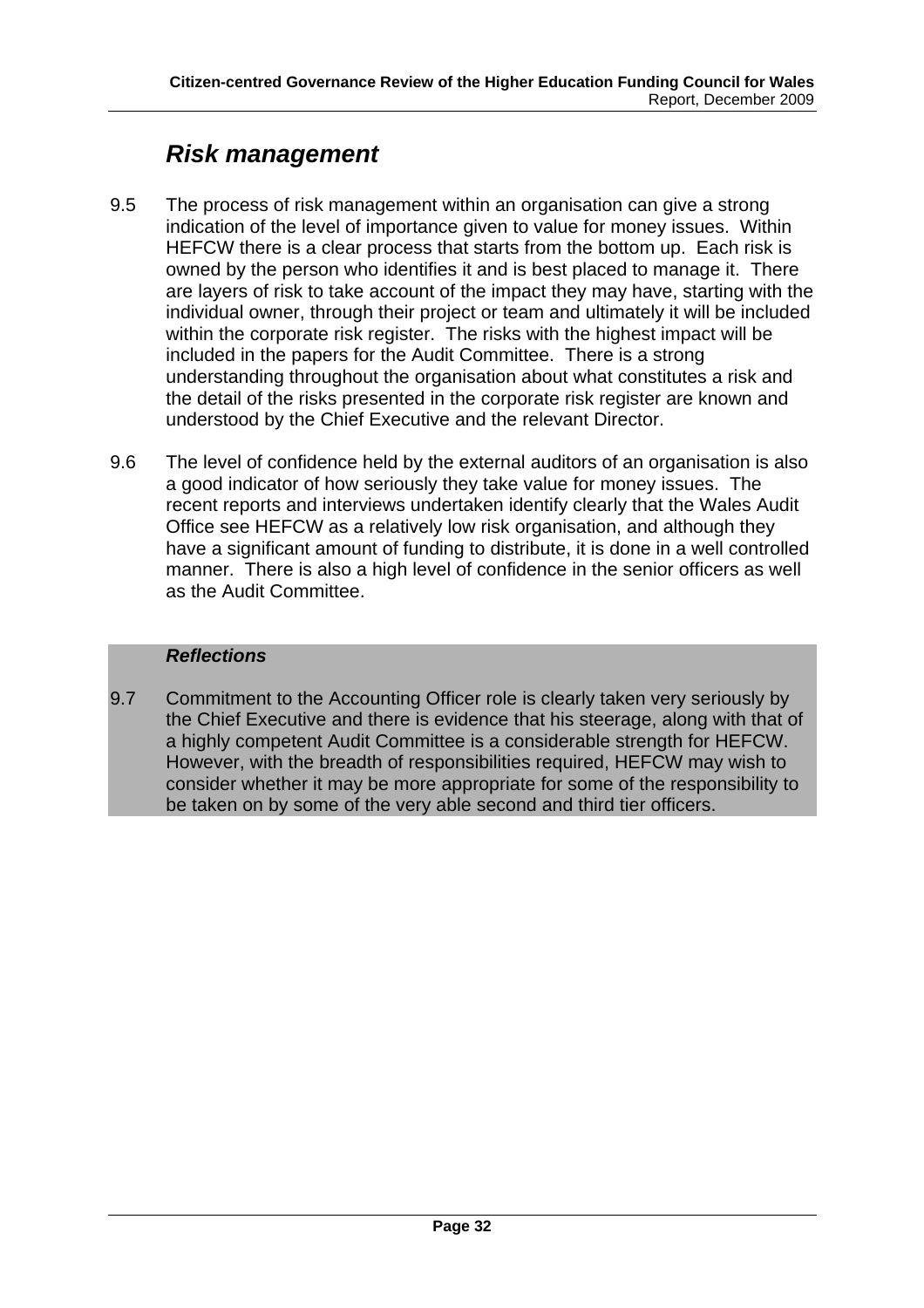# <span id="page-33-0"></span>**Annex 1: Citizen-Centred Governance Principles for Wales**

### • **Putting the citizen first -**

Putting the citizen at the heart of everything and focussing on their needs and experiences; making the organisation's purpose the delivery of a high quality service;

### • **Knowing who does what and why -**

Making sure that everyone involved in the delivery chain understands each others' roles and responsibilities and how together they can deliver the best possible outcomes;

### • **Engaging with others -**

Working in constructive partnerships to deliver the best outcome for the citizen;

### • **Living Public Service Values -**

Being a value-driven organisation, rooted in Nolan principles and high standards of public life and behaviour, including openness, customer service standards, diversity and engaged leadership;

### • **Fostering Innovative Delivery -**

Being creative and innovative in the delivery of public services - working from evidence, and taking managed risks to achieve better outcomes;

### • **Being a Learning Organisation -**

Always learning and always improving service delivery;

### • **Achieving Value for Money -**

Looking after taxpayers' resources properly, and using them carefully to deliver high quality, efficient services.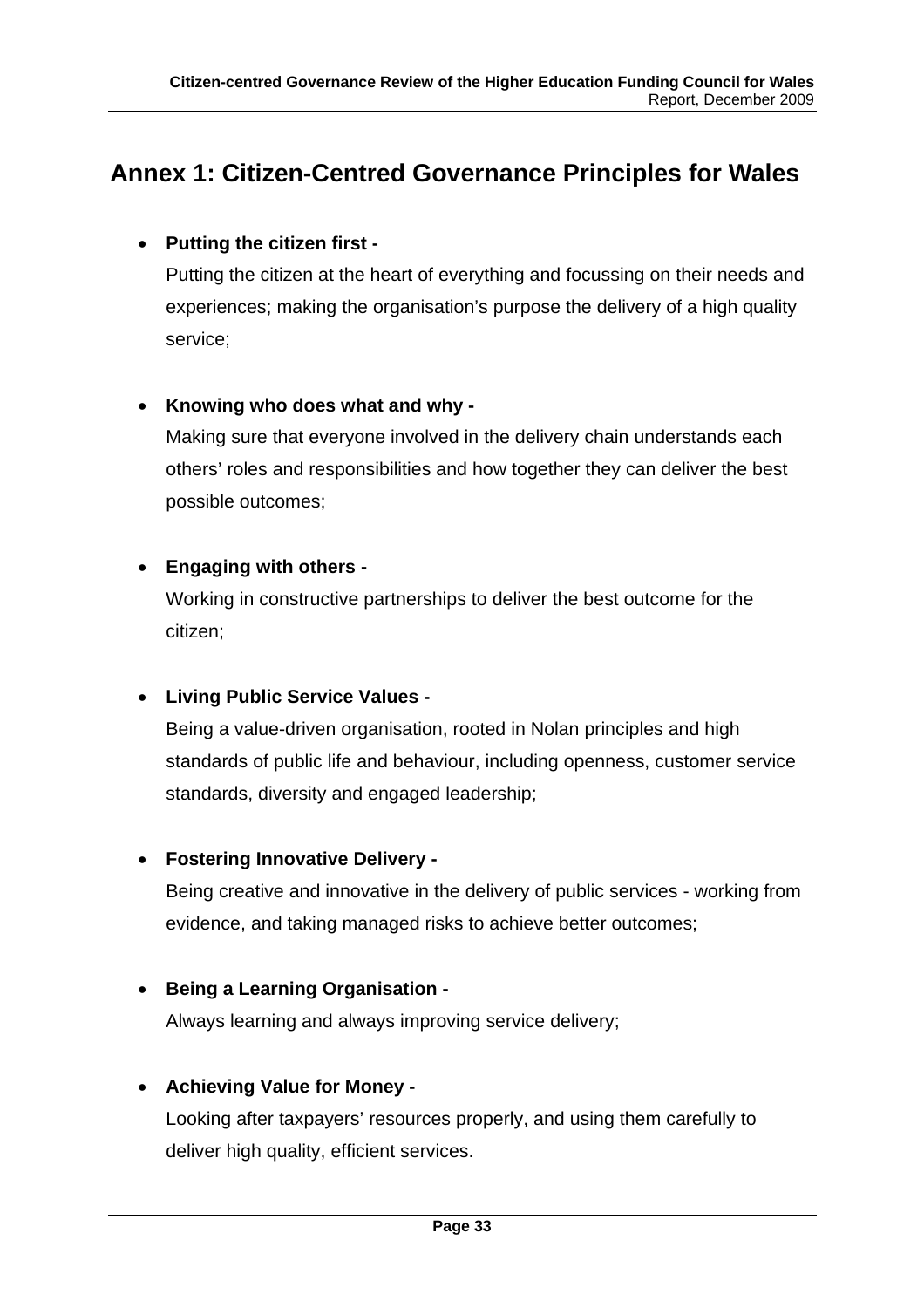# <span id="page-34-0"></span>**Annex 2: Fieldwork Activities**

### **Conversations held**

### **Meetings observed**

- HEFCW Audit & Risk Committee  $(25<sup>th</sup>$  June 2009)
- HEFCW Management Board (1<sup>st</sup> July 2009)
- HEFCW Council  $(3<sup>rd</sup>$  July 2009)

### **HEFCW Council members**

- Roger Thomas, Chair
- David Allen, Chair of Audit Committee
- Dame Sandra Burslem
- Prof. Mari Lloyd Williams

### **HEFCW Officers**

- Phil Gummett, Chief Executive
- David Blaney, Director of Strategic Development
- Richard Hirst, Director of Finance & Corporate Services
- Bethan Owen, Head of Governance, Leadership & Information
- Celia Hunt, Head of Strategy, Learning & Funding
- Roger Carter, Head of Research, Business & Communities
- Nick Williams, Head of Resources

### **Minister**

• Jane Hutt AM, Minister for Children, Education, Lifelong Learning and Skills

### **Welsh Assembly Government Officials**

- David Hawker, Director General, Children, Education, Lifelong Learning and **Skills**
- Ian Butler, Special Adviser on Children, Education, Lifelong Learning and **Skills**
- Dennis Gunning, Director of Skills, Higher Education and Lifelong Learning Group, DCELLS
- Mike Hopkins, Head of Lifelong Learning and Providers Division, DCELLS
- Peter McAllister, Head of Lifelong Learning Branch, DCELLS
- Helen Jones, Head of Higher Education Policy Branch, DCELLS
- Rob Joyce, Senior Higher Education Policy Manager, DCELLS
- Dr. Virginia Chambers, Director of Technology & Innovation, Department for the Economy and Transport
- Damien O'Brien, Director, Welsh European Funding Office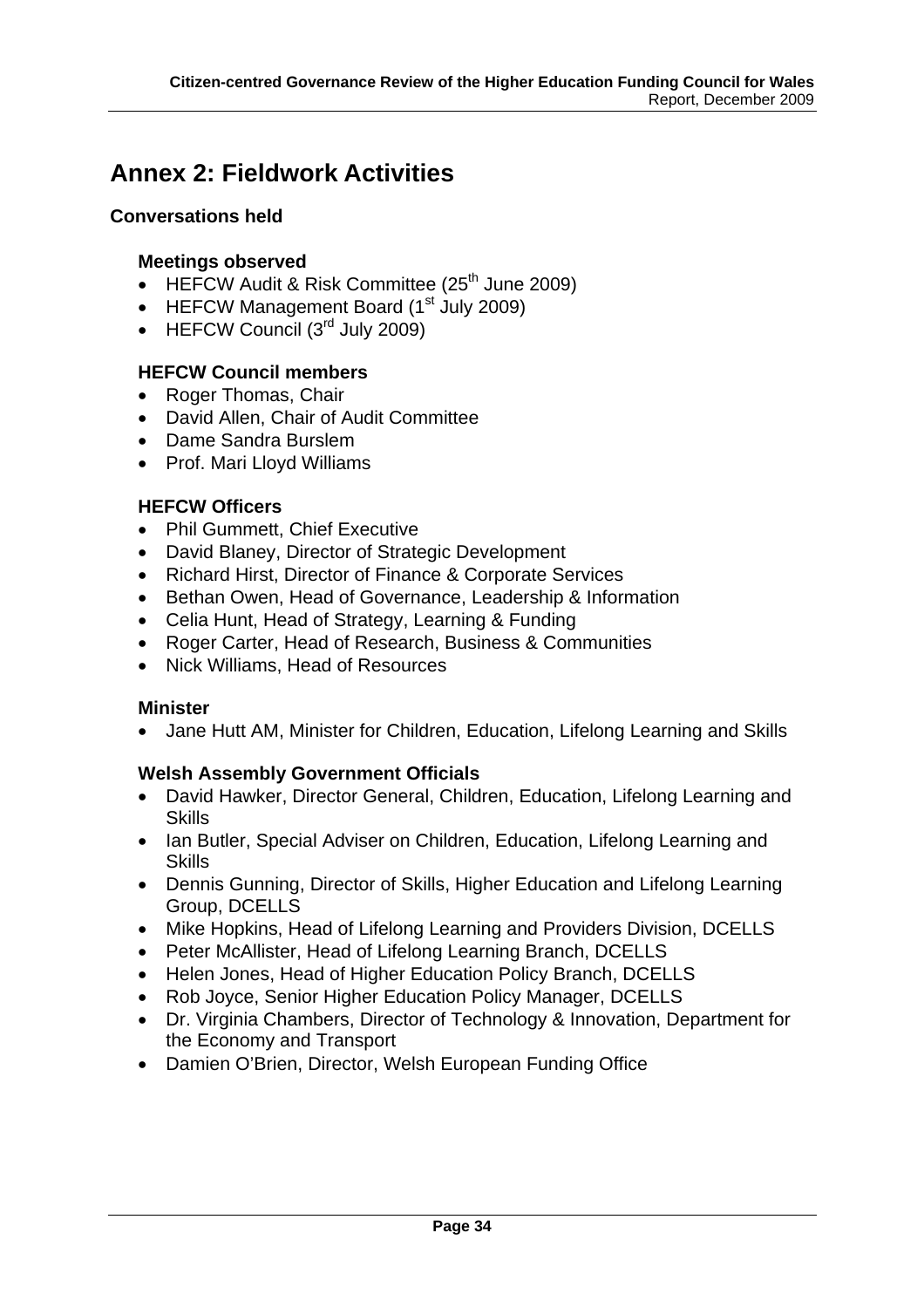#### **Partners and stakeholders**

- Bangor University: Professor Merfyn Jones, Vice-Chancellor
- Cardiff University: Dr. David Grant, Vice-Chancellor
- Glyndwr University: Professor Michael Scott, Vice-Chancellor
- Swansea University: Professor Richard B. Davies, Vice-Chancellor
- Swansea Metropolitan University: Professor David Warner, Vice-Chancellor
- University of Glamorgan: Professor David Halton, Vice-Chancellor
- University of Wales Institute, Cardiff: Jacqui Hare, Pro-Vice-Chancellor (Learning and Teaching), and David Price, Head of Strategy Development
- Open University Wales: Rob Humphreys, Director
- Higher Education Wales: Professor Noel Lloyd, Chair (and Vice-Chancellor, Aberystwyth University), and Greg Walker, Acting Director
- Chairs of Higher Education Wales: Mr Andrew Wilkinson, Chair (and Chair of Governors at University of Wales, Newport)
- Alliance for Sector Skills Councils: Elaine Moore, Wales Manager
- Department for Innovation, Universities and Skills: Dr Graeme Reid, Head of Exploitation Directorate
- Equality Challenge Unit: Nicola Dandridge
- Estyn: Simon Brown, Acting Head of Directorate, Education Partnerships, Training and Inclusion, and Lin Howells, Managing HMI: Adult and Teacher **Education**
- Fforwm: John Graystone, Chief Executive
- Higher Education Academy: Gabriel Jezierski, Senior Adviser Wales
- Higher Education Funding Council for England (HEFCE): John Selby, Director for Education and Participation
- Leadership Foundation for Higher Education: Heather Graham, Associate Director for Wales
- National Union of Students Wales: Sophie Buchaillard-Davies, Policy and Public Affairs Manager
- Quality Assurance Agency for Higher Education: Julian Ellis, Officer for Wales
- Reaching Wider North Wales regional partnership: Linda Evans, Partnership Manager
- Reaching Wider South East Wales regional partnership: Kathryn Maddy, Partnership Manager
- Reaching Wider South West Wales regional partnership: Heather Pudner, Partnership Manager
- Reaching Wider West & Mid Wales regional partnership: Sue Pester, Partnership Director
- Scottish Funding Council: Riona Bell, Director, Funding
- Scottish Government: Gillian Mawdsley, Branch Head, Joint Sponsorship of Scottish Funding Council & Skills Development Scotland, and Ann McVie, Strategic Funding & International
- UK HE Europe Unit: Paul Dowling, Policy Officer
- Wales Audit Office: Mike Usher, Partner, and Terry Lewis, Audit Manager
- Wales Employment and Skills Board: Sir Adrian Webb, Chair